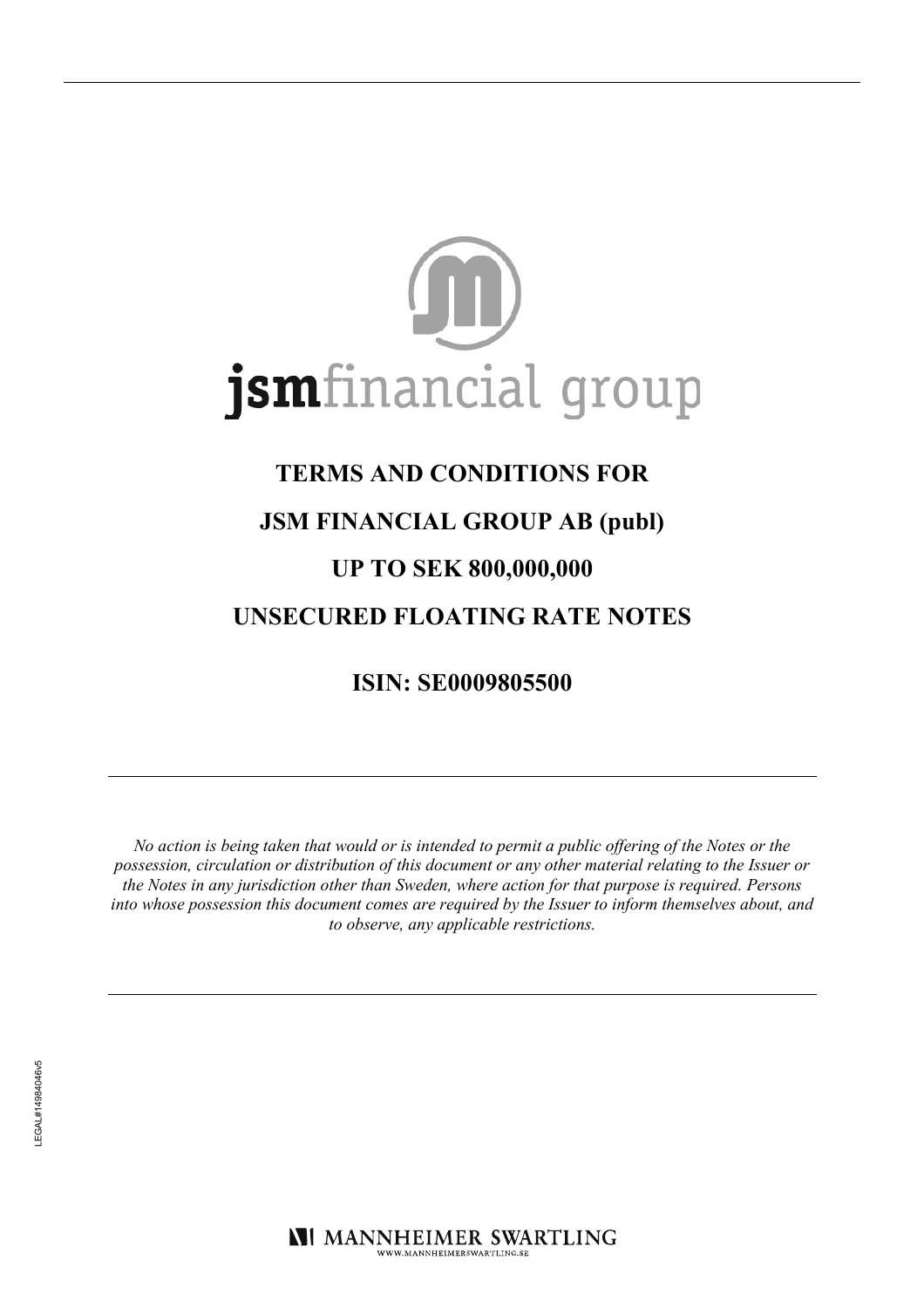# **TABLE OF CONTENTS**

| 1.  |  |
|-----|--|
| 2.  |  |
| 3.  |  |
| 4.  |  |
| 5.  |  |
| 6.  |  |
| 7.  |  |
| 8.  |  |
| 9.  |  |
| 10. |  |
| 11. |  |
| 12. |  |
| 13. |  |
| 14. |  |
| 15. |  |
| 16. |  |
| 17. |  |
| 18. |  |
| 19. |  |
| 20. |  |
| 21. |  |
| 22. |  |
| 23. |  |
| 24. |  |
| 25. |  |
| 26. |  |
| 27. |  |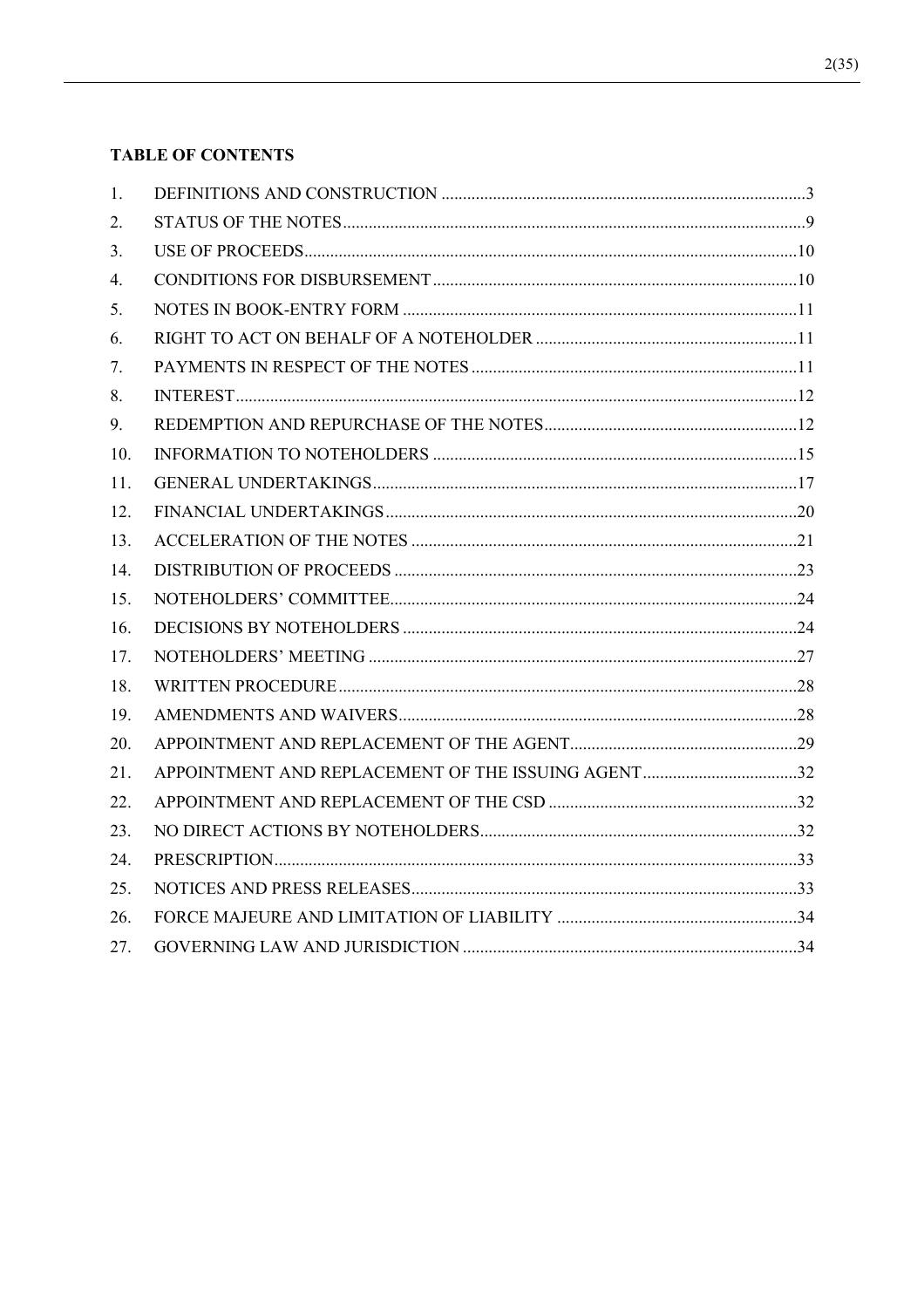### $\mathbf{1}$ . DEFINITIONS AND CONSTRUCTION

### **Definitions**  $1.1$

In these terms and conditions (the "Terms and Conditions"):

"Account Operator" means a bank or other party duly authorised to operate as an account operator pursuant to the Financial Instruments Accounts Act and through which a Noteholder has opened a Securities Account in respect of its Notes.

"Accounting Principles" means international financial reporting standards (IFRS) within the meaning of Regulation 1606/2002/EC (as in force on the First Issue Date).

"Adjusted Nominal Amount" means the Total Nominal Amount less the Nominal Amount of all Notes owned by a Group Company or an Affiliate, irrespective of whether such person is directly registered as owner of such Notes.

"Affiliate" means (i) an entity controlling or under common control with the Issuer, other than a Group Company, and (ii) any other person or entity owning any Notes (irrespective of whether such person is directly registered as owner of such Notes) that has undertaken towards a Group Company or an entity referred to in item (i) to vote for such Notes in accordance with the instructions given by a Group Company or an entity referred to in item (i). For the purposes of this definition, "control" means the possession, directly or indirectly, of the power to direct or cause the direction of the management or policies of an entity, whether through ownership of voting securities, by agreement or otherwise.

"Affiliate Debt" means Subordinated Debt other than Debt Instruments, with an Affiliate as lender

"Agency Agreement" means the agency agreement entered into on or before the First Issue Date, between the Issuer and the Agent, or any replacement agency agreement entered into after the First Issue Date between the Issuer and an agent.

"Agent" means Intertrust (Sweden) AB, Swedish Reg. No. 556625-5476, or another party replacing it, as Agent, in accordance with these Terms and Conditions.

"Applicable Premium" means the higher of:

- $(a)$ 1.00 per cent. of the Nominal Amount; and
- $(b)$ an amount equal to
	- $(i)$ the amount per Note payable pursuant to Clause 9.3.1(b) (for the avoidance of doubt, not including any accrued but unpaid Interest); plus
	- $(ii)$ all remaining scheduled Interest payments on the Note until the First Call Date (but excluding accrued but unpaid Interest up to the relevant Redemption Date),

assuming for sub-paragraph (ii) that the Interest Rate for the period from the relevant Redemption Date to the First Call Date will be equal to the Interest Rate in effect on the date on which the applicable notice of redemption is given; and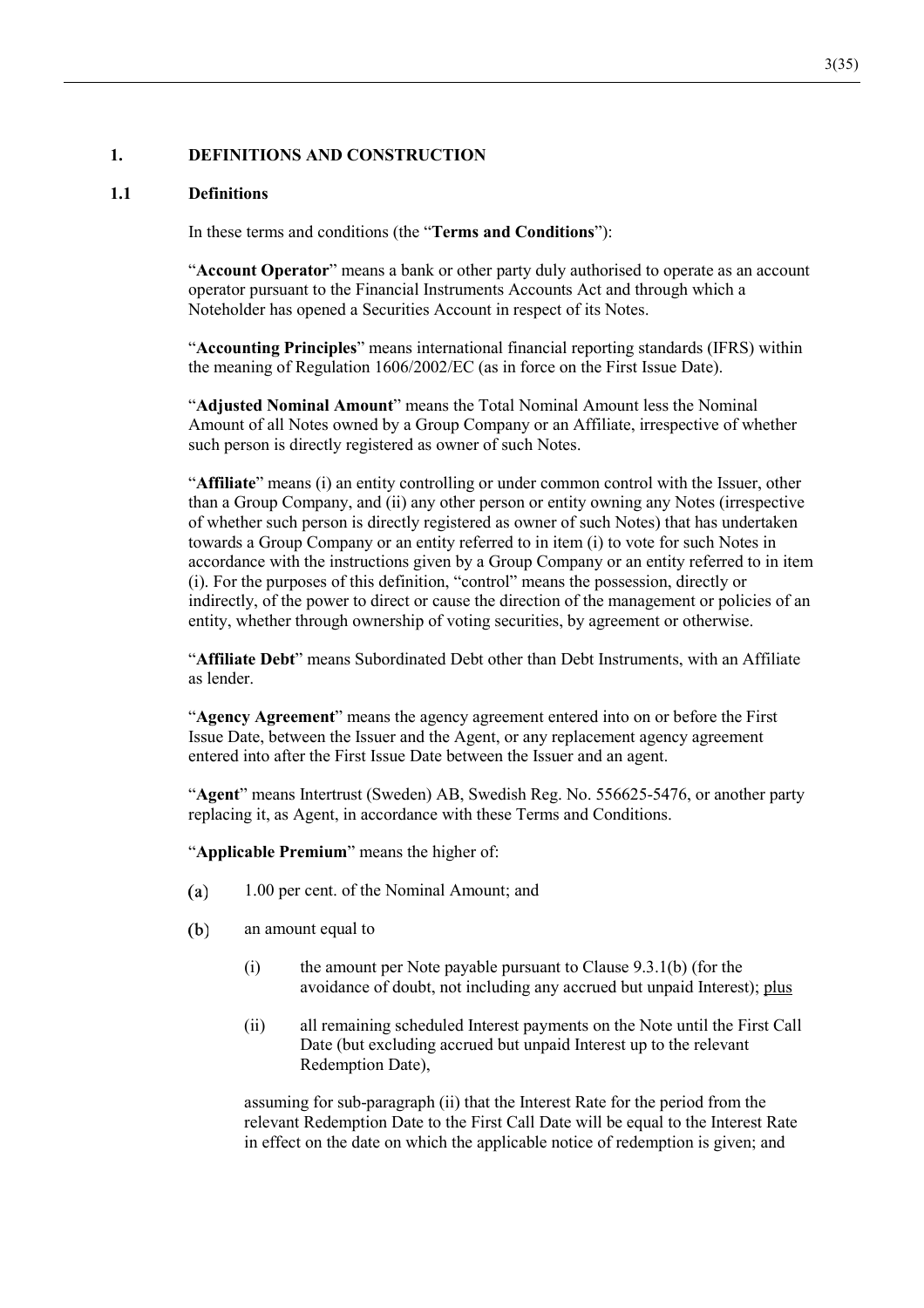both sub-paragraphs (i) and (ii) discounted (for the time period starting from the relevant Redemption Date to the First Call Date or the relevant Interest Payment Date, as the case may be) using a discount rate equal to the yield to maturity at the time of computation of the Swedish Government Bond with a maturity date on or about the First Call Date (if the yield to maturity of such Swedish Government Bond is below zero, such yield will be deemed to be zero) plus 0.50 per cent., minus

 $(iii)$ the Nominal Amount.

"Business Day" means a day in Sweden other than a Sunday or other public holiday. Saturdays, Midsummer Eve (*midsommarafton*), Christmas Eve (*julafton*) and New Year's Eve  $(ny\hat{a}rs\hat{a}f\hat{a}o)$  shall for the purpose of this definition be deemed to be public holidays.

"Business Day Convention" means the first following day that is a Business Day unless that day falls in the next calendar month, in which case that date will be the first preceding day that is a Business Day.

"Change of Control Event" means an event or series of events resulting in Mr Martin Jönsson or Mr Mikael Jönsson ceasing to, directly or indirectly, individually or jointly own and control more than 50 per cent. of the votes and shares in the Issuer or ceasing to have the power to appoint and remove the majority of the board of directors of the Issuer.

"CSD" means the Issuer's central securities depository and registrar in respect of the Notes, from time to time, initially Euroclear Sweden AB, Swedish Reg. No. 556112-8074, P.O. Box 191, 101 23 Stockholm, Sweden.

"CSD Regulations" means the CSD's rules and regulations applicable to the Issuer, the Agent and the Notes from time to time.

"Consolidated EBITDA" means for any Reference Period consolidated earnings of the Group before financial income and financial expenses, taxes, depreciation and amortisation (without double counting) calculated in accordance with the Accounting Principles. For the purpose of calculating EBITDA, entities acquired or disposed of during a measurement period will be included or excluded (as applicable) for the entirety of that measurement period.

"Consolidated Financial Payable" means for any Reference Period, the aggregate of all financial expenses for the Group (excluding financial expenses charged for Affiliate Debt in excess of an interest rate of eight (8) per cent. *per annum*) calculated in accordance with the Accounting Principles.

"Debt Instruments" means bonds, notes or other debt securities (however defined), which are or are intended to be quoted, listed, traded or otherwise admitted to trading on a Regulated Market or a multilateral trading facility (as defined in Directive 2004/39/EC on markets in financial instruments).

"Equity" means the aggregate of the consolidated shareholders' equity (fritt och bundet eget kapital) of the Group calculated in accordance with the Accounting Principles and the amount outstanding as Subordinated Debt.

"Existing Financing" means the Issuer's (i) SEK  $500,000,000$  2013/2017 notes issued with ISIN SE0005505807, and (ii) SEK 166,000,000 2015/2017 notes issued with ISIN SE0007576715.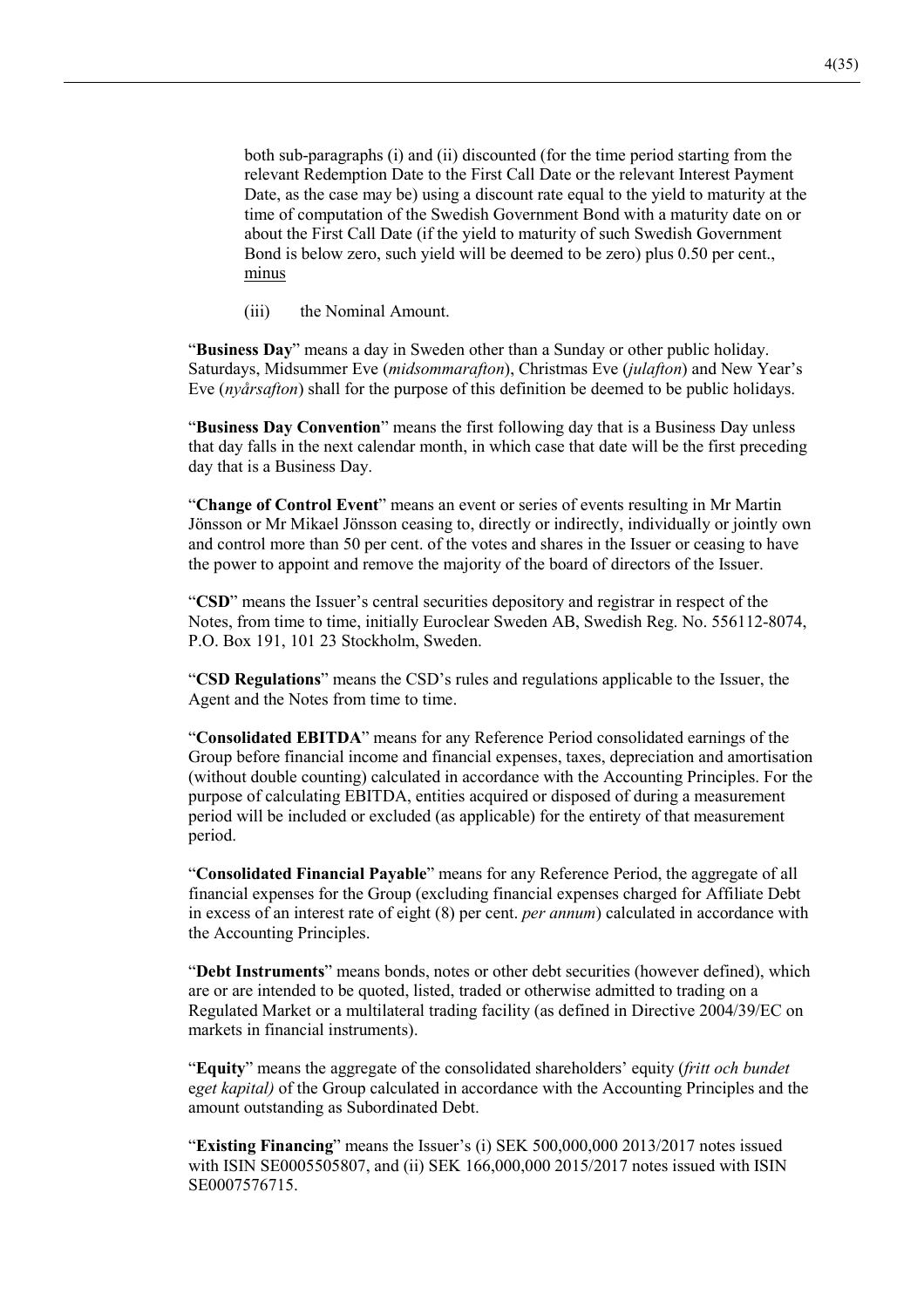"Event of Default" means an event or circumstance specified in Clause 13.1.

"Final Maturity Date" means 20 April 2020.

"Finance Documents" means these Terms and Conditions and any other document designated by the Issuer and the Agent as a Finance Document.

"Financial Indebtedness" means:

- moneys borrowed (including under any bank financing);  $(a)$
- $(b)$ the amount of any liability under any finance leases (a lease which in accordance with the Accounting Principles is treated as an asset and a corresponding liability however not including current or future leases which as at the date of these Terms and Conditions are considered as not being financial leases);
- $(c)$ receivables sold or discounted (other than on a non-recourse basis, provided that the requirements for de-recognition under the Accounting Principles are met);
- $(d)$ any amount raised pursuant to any note purchase facility or the issue of any bond or note or similar instrument:
- $(e)$ any other transaction (including the obligation to pay deferred purchase price) having the commercial effect of a borrowing or otherwise being classified as borrowing under the Accounting Principles;
- $(f)$ the marked-to-market value of derivative transactions entered into in connection with protection against or benefit from fluctuation in any rate or price (if any actual amount is due as a result of a termination or a close-out, such amount shall be used instead):
- counter-indemnity obligations in respect of guarantees or other instruments issued  $(g)$ by a bank or financial institution; and
- $(h)$ without double counting, liabilities under guarantees or indemnities for any of the obligations referred to in paragraphs (a) to  $(g)$  above.

"Financial Instruments Accounts Act" means the Swedish Financial Instruments Accounts Act (lag (1998:1479) om kontoföring av finansiella instrument).

"First Call Date" means 19 October 2018.

"First Issue Date" means 19 April 2017.

"Force Majeure Event" has the meaning set forth in Clause 26.1.

"Group" means the Issuer and its Subsidiaries from time to time (each a "Group Company").

"Initial Notes" means the Notes issued on the First Issue Date.

"Insolvent" means, in respect of a relevant person, that it is deemed to be insolvent, or admits in writing its inability to pay its debts as they fall due, in each case within the meaning of Chapter 2, Sections 7-9 of the Swedish Bankruptcy Act (konkurslagen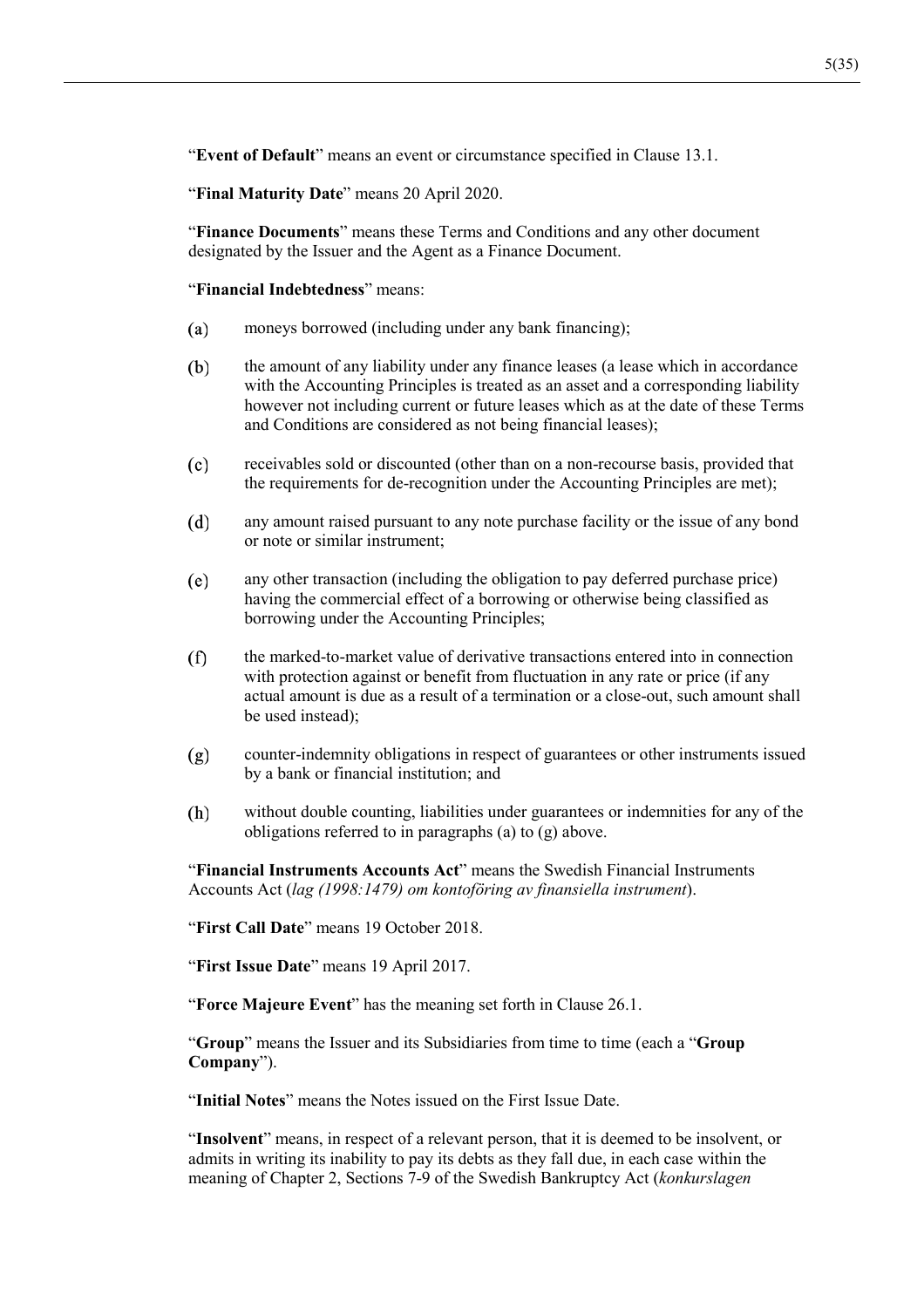$(1987.672)$ ) (or its equivalent within any other relevant jurisdiction), suspends making payments on its debts or by reason of actual financial difficulties commences negotiations with all or substantially all of its creditors (other than the Noteholders and creditors of secured debt) with a view to rescheduling any of its indebtedness (including company reorganisation under the Swedish Company Reorganisation Act (lag (1996:764) om *företagsrekonstruktion*)) (or its equivalent in any other relevant jurisdiction) or is subject to involuntary winding-up, dissolution or liquidation.

"**Interest**" means the interest on the Notes calculated in accordance with Clauses 8.1 to 8.3.

"Interest Cover" means, in respect of any Reference Period, the ratio of (i) Consolidated EBITDA plus all financial income in each case for that Reference Period to (ii) Consolidated Financial Payable for that Reference Period.

"Interest Payment Date" means 31 March, 30 June, 30 September and 31 December of each year or, to the extent such day is not a Business Day, the Business Day following from an application of the Business Day Convention. The first Interest Payment Date for the Notes shall be 30 June 2017 and the last Interest Payment Date shall be the relevant Redemption Date.

"**Interest Period**" means (i) in respect of the first Interest Period, the period from (but excluding) the First Issue Date to (and including) the first Interest Payment Date, and (ii) in respect of subsequent Interest Periods, the period from (but excluding) an Interest Payment Date to (and including) the next succeeding Interest Payment Date (or a shorter period if relevant).

"Interest Rate" means STIBOR plus 7.0 per cent. per annum.

"**Issuer**" means JSM Financial Group AB (publ), a public limited liability company incorporated under the laws of Sweden with Reg. No. 556935-7741.

"Issuing Agent" means Arctic Securities AS, filial Sverige, or another party replacing it, as Issuing Agent, in accordance with these Terms and Conditions and the CSD Regulations.

"Listing Failure Event" means (i) that the Note Loan is not admitted to trading on a Regulated Market within sixty  $(60)$  days following the First Issue Date, or  $(ii)$  in the case of a successful admission, that a period of sixty  $(60)$  days has elapsed since the Note Loan ceased to be listed on a Regulated Market.

"Net Disposal Proceeds" means the proceeds received in cash from any sale or disposal less any costs relating to the sale or disposal, any fees and any tax relating to the sale or disposal.

"Net Proceeds" means the gross proceeds from the issue of the relevant Notes, less (i), in respect of the Initial Notes, the total aggregate nominal amount of any notes evidencing the Existing Financing which are used as payment by Noteholders for the Initial Notes, and (ii) the costs and expenses incurred by the Issuer in connection with the issuance thereof.

"New Investments" means (i) fully paid ordinary shares in the Issuer issued to JSM Gruppen AB and/or (ii) further Subordinated Debt and/or (iii) unconditional shareholder's contribution (*ovillkorat aktieägartillskott*), in each case issued or advanced after the First **Issue Date.**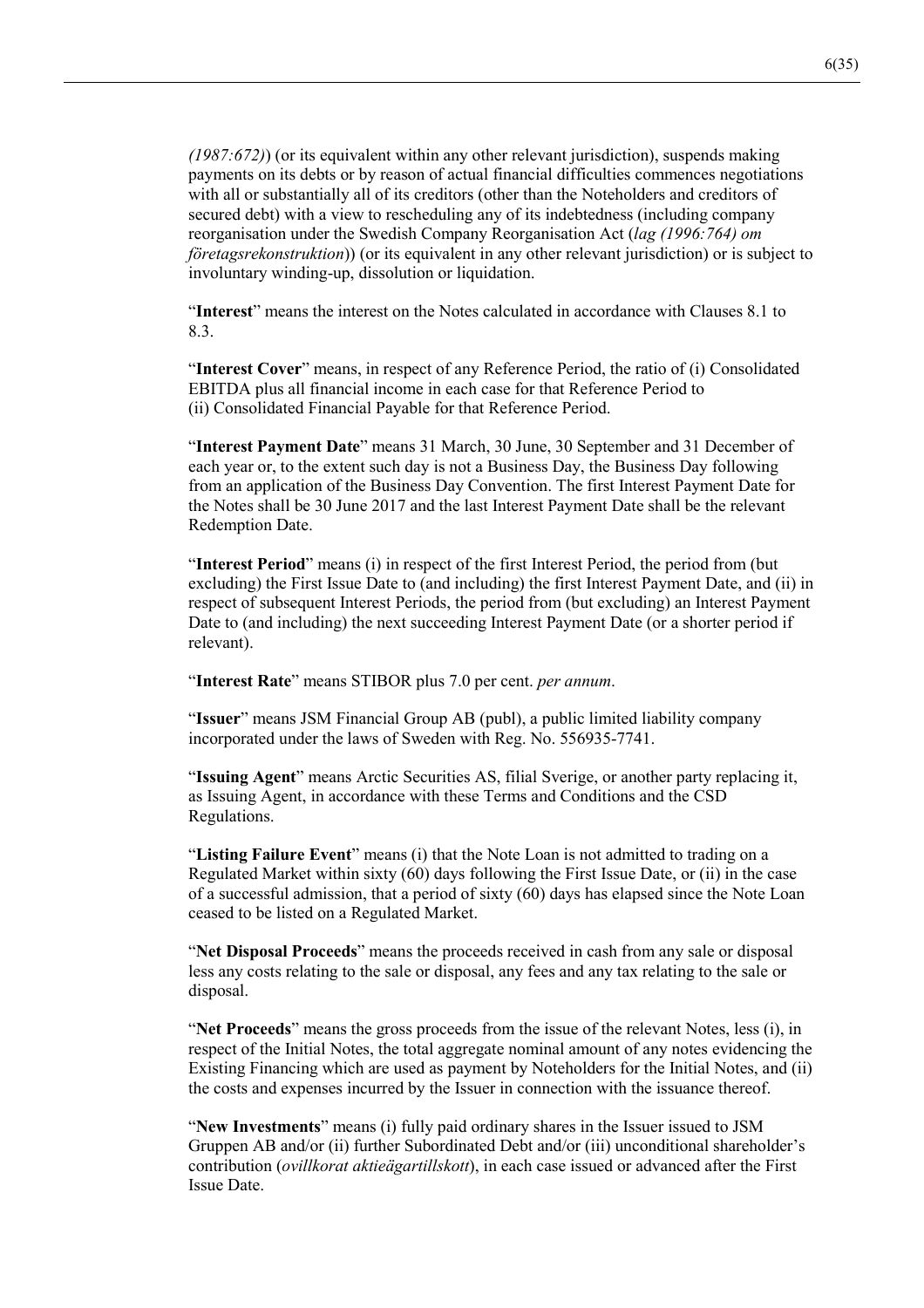"Nominal Amount" has the meaning set forth in Clause 2.3.

"Note" means a debt instrument (skuldförbindelse) for the Nominal Amount and of the type set forth in Chapter 1 Section 3 of the Financial Instruments Accounts Act and which are governed by and issued under these Terms and Conditions, including the Initial Notes and any Subsequent Notes.

"Note Loan" means the loan constituted by these Terms and Conditions and evidenced by the Notes.

"Noteholder" means the person who is registered on a Securities Account as direct registered owner (ägare) or nominee (förvaltare) with respect to a Note.

"Noteholders' Committee" has the meaning set forth in Clause 15 (Noteholders' Committee).

"Noteholders' Meeting" means a meeting among the Noteholders held in accordance with Clause 17 (Noteholders' Meeting).

"Permitted Jurisdiction" means any of Denmark, Finland, Norway, Sweden, Estonia and Latvia and their associated territories or such other country approved by the Noteholders from time to time.

"Ouotation Day" means, in relation to any period for which an interest rate is to be determined, two (2) Business Days before the first day of that period.

"Record Date" means the fifth (5) Business Day prior to (i) an Interest Payment Date, (ii) a Redemption Date, (iii) a date on which a payment to the Noteholders is to be made under Clause 14 (Distribution of proceeds), or (iv) another relevant date, or in each case such other Business Day falling prior to a relevant date if generally applicable on the Swedish bond market.

"Redemption Date" means the date on which the relevant Notes are to be redeemed or repurchased in accordance with Clause 9 (Redemption and repurchase of the Notes).

"Reference Date" means each of 31 March, 30 June, 30 September and 31 December in each year during the term of the Notes.

"Reference Period" means each period of twelve months ending on the applicable Reference Date.

"Regulated Market" means any regulated market (as defined in Directive 2004/39/EC on markets in financial instruments).

"Security" means a mortgage, charge, pledge, lien, security assignment or other security interest securing any obligation of any person, or any other agreement or arrangement having a similar effect.

"STIBOR" means:

 $(a)$ the applicable percentage rate *per annum* displayed on NASDAQ Stockholm's website for STIBOR fixing (or through another website replacing it) as of or around 11.00 a.m. on the Quotation Day for the offering of deposits in Swedish Kronor and for a period comparable to the relevant Interest Period; or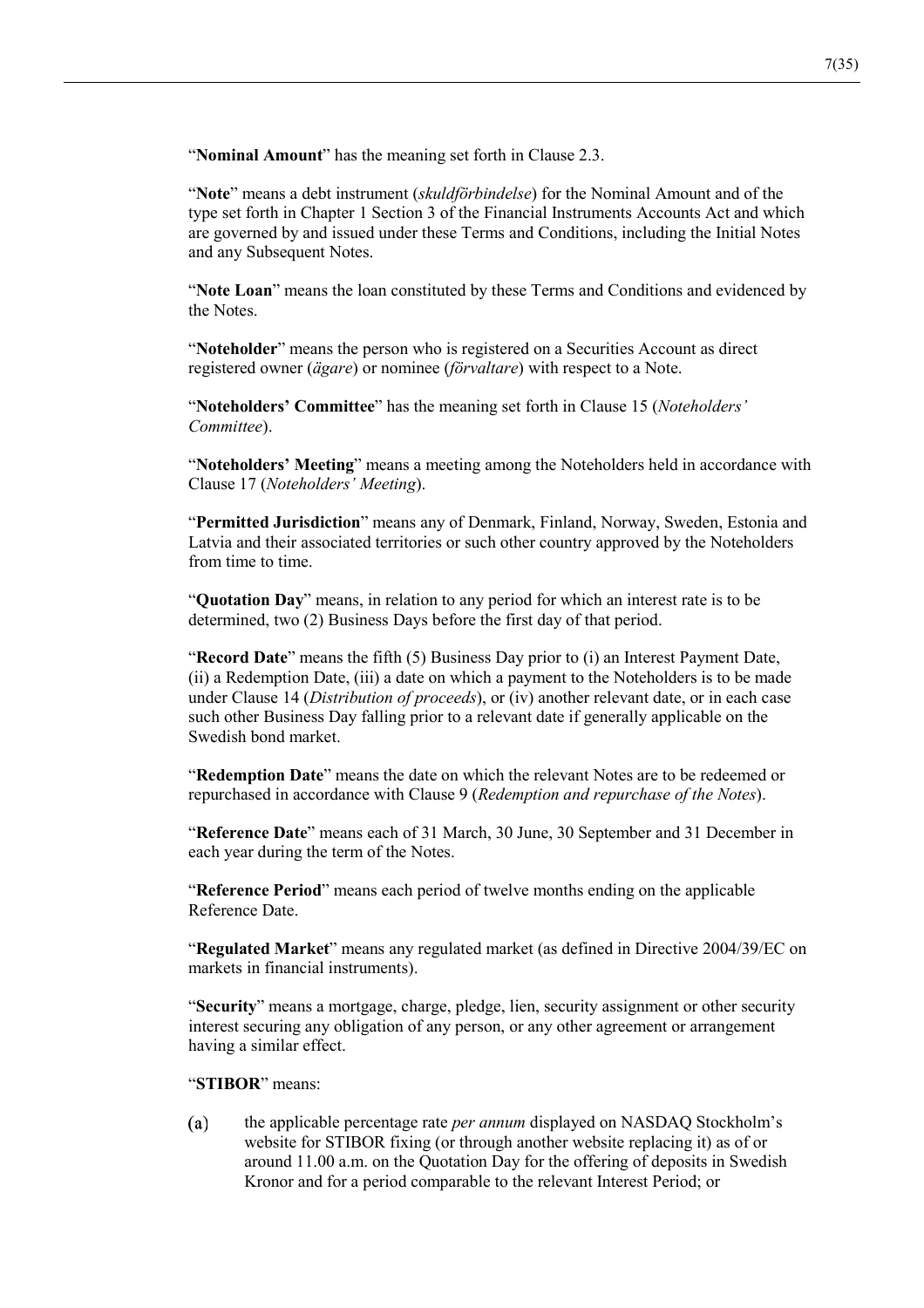- if no rate is available for the relevant Interest Period, the arithmetic mean of the  $(b)$ rates (rounded upwards to four decimal places) as supplied to the Issuing Agent at its request quoted by the Reference Banks, for deposits of SEK 100,000,000 for the relevant period; or
- $(c)$ if no quotation is available pursuant to paragraph (b), the interest rate which according to the reasonable assessment of the Issuing Agent best reflects the interest rate for deposits in Swedish Kronor offered in the Stockholm interbank market for the relevant period; and

if any such rate is below zero, STIBOR will be deemed to be zero.

"Subordinated Debt" means any Financial Indebtedness of the Issuer which is subordinated to the Notes and with a maturity date falling after the Final Maturity Date.

"Subsequent Notes" means any Notes issued after the First Issue Date on one or more occasions.

"Subsidiary" means, in relation to any person, any Swedish or foreign legal entity (whether incorporated or not), which at the time is a subsidiary (*dotterföretag*) to such person, directly or indirectly, as defined in the Swedish Companies Act (aktiebolagslagen  $(2005:551)$ .

"Swedish Kronor" and "SEK" means the lawful currency of Sweden.

"Total Assets" means the total consolidated assets *(totala tillgångar)* of the Group calculated in accordance with the Accounting Principles.

"Total Nominal Amount" means the total aggregate Nominal Amount of the Notes outstanding at the relevant time.

"Written Procedure" means the written or electronic procedure for decision making among the Noteholders in accordance with Clause 18 (Written Procedure).

### $1.2$ Construction

- $1.2.1$ Unless a contrary indication appears, any reference in these Terms and Conditions to:
	- $(a)$ "assets" includes present and future properties, revenues and rights of every description;
	- any agreement or instrument is a reference to that agreement or instrument as  $(b)$ supplemented, amended, novated, extended, restated or replaced from time to time;
	- $(c)$ a "regulation" includes any regulation, rule or official directive, request or guideline (whether or not having the force of law) of any governmental, intergovernmental or supranational body, agency, department or regulatory, selfregulatory or other authority or organisation;
	- $(d)$ a provision of law is a reference to that provision as amended or re-enacted; and
	- $(e)$ a time of day is a reference to Stockholm time.
- $1.2.2$ An Event of Default is continuing if it has not been remedied or waived.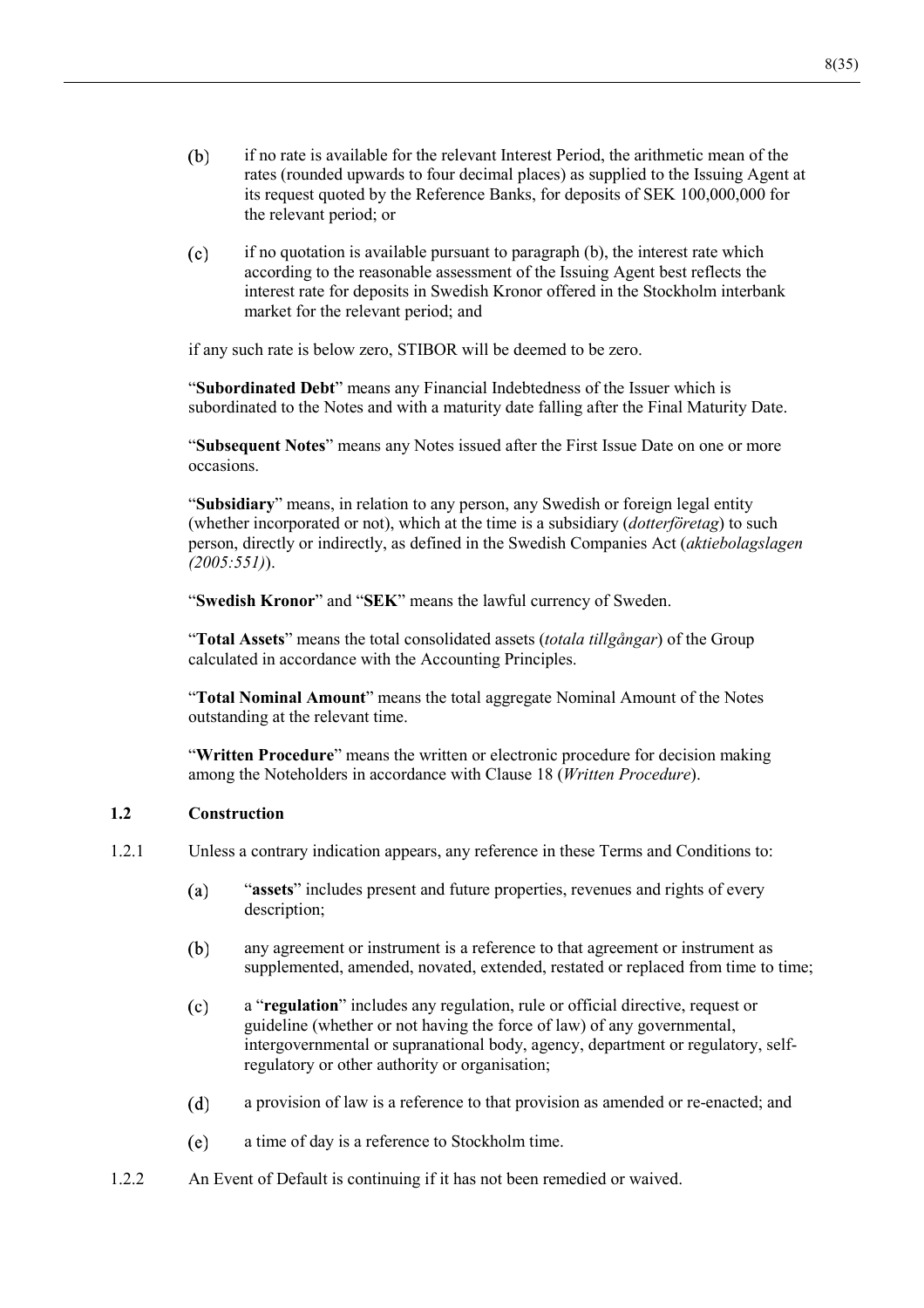- $1.2.3$ When ascertaining whether a limit or threshold specified in Swedish Kronor has been attained or broken, an amount in another currency shall be counted on the basis of the rate of exchange for such currency against Swedish Kronor for the previous Business Day, as published by the Swedish Central Bank (Riksbanken) on its website (www.riksbank.se). If no such rate is available, the most recently published rate shall be used instead.
- $124$ A notice shall be deemed to be sent by way of press release if it is made available to the public within Sweden promptly and in a non-discriminatory manner.
- 1.2.5 No delay or omission of the Agent or of any Noteholder to exercise any right or remedy under the Finance Documents shall impair or operate as a waiver of any such right or remedy.

### $2.$ **STATUS OF THE NOTES**

- $2.1$ The Notes are denominated in Swedish Kronor and each Note is constituted by these Terms and Conditions. The Issuer undertakes to make payments in relation to the Notes and to comply with these Terms and Conditions.
- $2.2$ By subscribing for Notes, each initial Noteholder agrees that the Notes shall benefit from and be subject to the Finance Documents and by acquiring Notes, each subsequent Noteholder confirms such agreement.
- 2.3 The nominal amount of each Initial Note is SEK 1,000,000 (the "Nominal Amount"). The total nominal amount of the Initial Notes is SEK 650,000,000. All Initial Notes are issued on a fully paid basis at an issue price of 100 per cent. of the Nominal Amount.
- $2.4$ Provided that no Event of Default is continuing or would result from such issue, the Issuer may, at one or several occasions, issue Subsequent Notes. Subsequent Notes shall benefit from and be subject to the Finance Documents, and, for the avoidance of doubt, the ISIN, the interest rate, the currency, the nominal amount and the final maturity applicable to the Initial Notes shall apply to Subsequent Notes. The issue price of the Subsequent Notes may be set at a discount or at a premium compared to the Nominal Amount. The maximum aggregate nominal amount of the Notes (the Initial Notes and all Subsequent Notes) may not exceed SEK 800,000,000 unless a consent from the Noteholders is obtained in accordance with Clause 16.6. Each Subsequent Note shall entitle its holder to Interest in accordance with Clause 8.1, and otherwise have the same rights as the Initial Notes.
- 2.5 The Notes constitute general, direct, unconditional, unsubordinated and unsecured obligations of the Issuer and shall at all times rank *pari passu* and without any preference among them and at least *pari passu* with all other direct, unconditional, unsubordinated and unsecured obligations of the Issuer, except obligations which are preferred by mandatory law and except as otherwise provided in the Finance Documents.
- $2.6$ The Notes are freely transferable but the Noteholders may be subject to purchase or transfer restrictions with regard to the Notes, as applicable, under local laws to which a Noteholder may be subject. Each Noteholder must ensure compliance with such restrictions at its own cost and expense.
- 2.7 No action is being taken in any jurisdiction that would or is intended to permit a public offering of the Notes or the possession, circulation or distribution of any document or other material relating to the Issuer or the Notes in any jurisdiction other than Sweden, where action for that purpose is required. Each Noteholder must inform itself about, and observe, any applicable restrictions to the transfer of material relating to the Issuer or the Notes.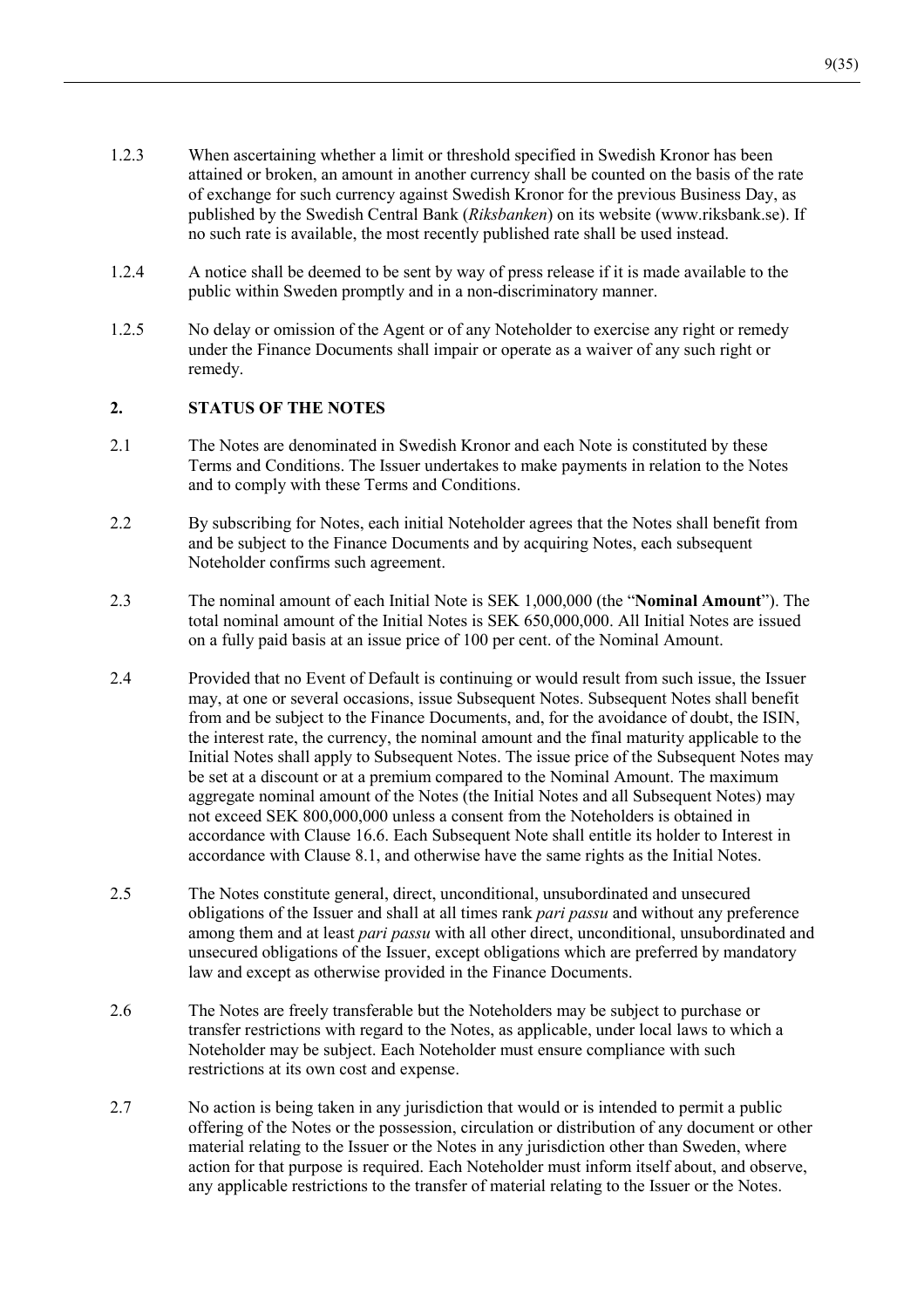### **8. IISE OF PROCEEDS**

- 3.1 The Issuer shall use the Net Proceeds from the issue of the Initial Notes (i) first to finance the repayment of the Existing Financing, and (ii) secondly to finance the business of the Group as set out in Clause 11.1 (Business of the Group).
- 3.2 The Issuer shall use the Net Proceeds from the issue of any Subsequent Notes to finance the business of the Group as set out in Clause 11.1 (*Business of the Group*).

## **4. CONDITIONS FOR DISBURSEMENT**

- 4.1 The Issuing Agent shall pay the Net Proceeds from the issuance of the Initial Notes to the Issuer on the later of  $(i)$  the First Issue Date and  $(ii)$  the date on which the Agent notifies the Issuing Agent that it has received the following, in form and substance satisfactory to the Agent:
	- $(a)$ the Terms and Conditions and the Agency Agreement duly executed by the Issuer;
	- $(b)$ a copy of a resolution from the board of directors of the Issuer approving the issue of the Initial Notes, the terms of the Terms and Conditions and the Agency Agreement, and resolving to enter into such documents and any other documents necessary in connection therewith;
	- $(c)$ the articles of association and certificates of incorporation of the Issuer;
	- $(d)$ evidence that the person(s) who has/have signed the Terms and Conditions, the Agency Agreement and any other documents in connection therewith on behalf of the Issuer is/are duly authorised to do so; and
	- such other documents and information as is agreed between the Issuer and the  $(e)$ Agent.
- 4.2 The Issuing Agent shall pay the Net Proceeds from the issuance of any Subsequent Notes to the Issuer on the later of  $(i)$  the date of the issue of such Subsequent Notes and  $(ii)$  the date on which the Agent notifies the Issuing Agent that is has received the following, in form and substance satisfactory to the Agent:
	- (a) a copy of a resolution from the board of directors of the Issuer approving the issue of the Subsequent Notes and resolving to enter into documents necessary in connection therewith:
	- a certificate from the Issuer confirming that no Event of Default is continuing or (b) would result from the issue of the Subsequent Notes; and
	- $(c)$ such other documents and information as is agreed between the Issuer and the Agent.
- 4.3 The Agent may assume that the documentation delivered to it pursuant to Clause 4.1 or 4.2 is accurate, correct and complete unless it has actual knowledge that this is not the case, and the Agent does not have to verify the contents of any such documentation.
- 4.4 The Agent shall confirm to the Issuing Agent when the conditions in Clause 4.1 or 4.2, as the case may be, have been satisfied.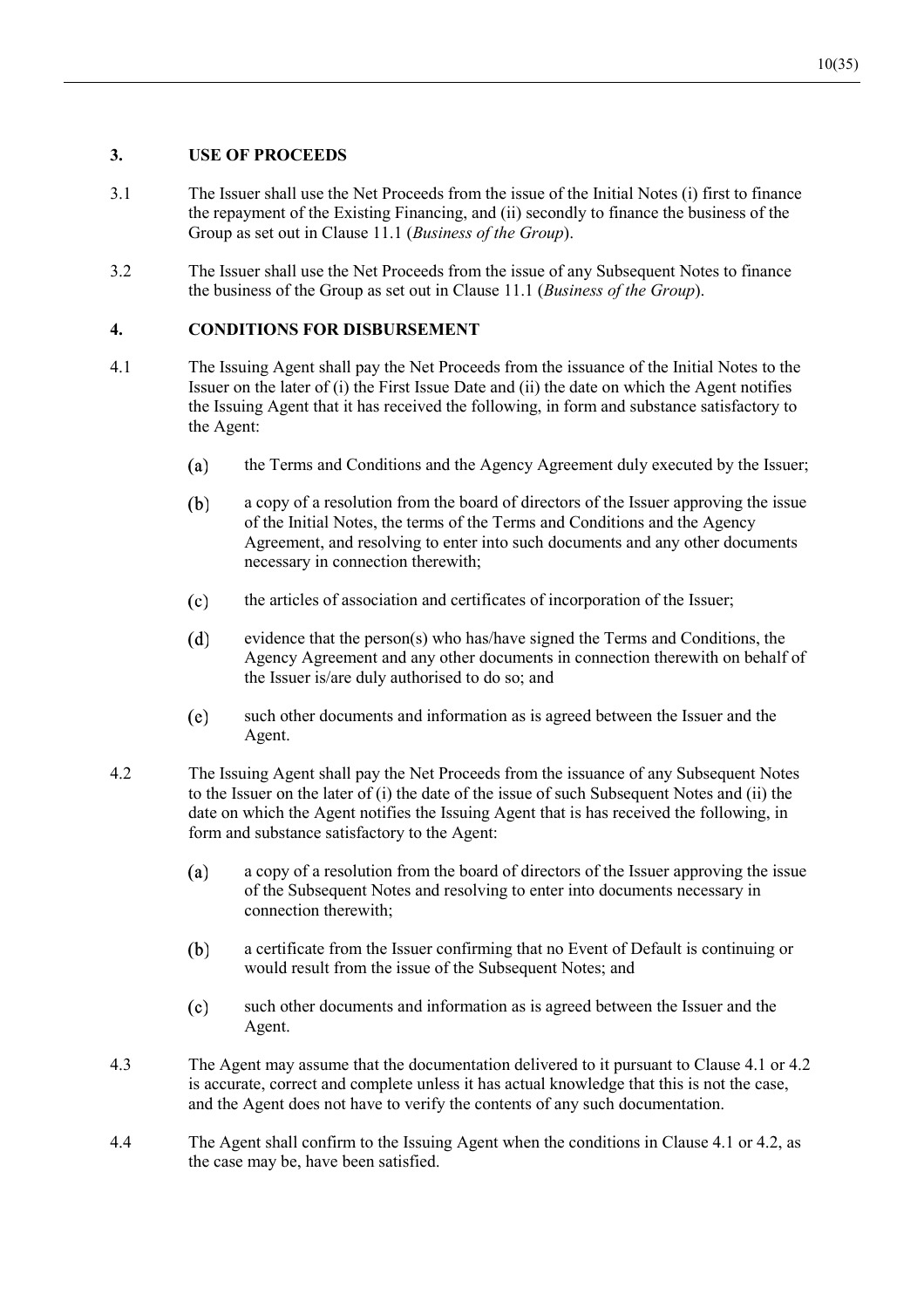### $\overline{5}$ . **NOTES IN BOOK-ENTRY FORM**

- $5.1$ The Notes will be registered for the Noteholders on their respective Securities Accounts and no physical notes will be issued. Accordingly, the Notes will be registered in accordance with the Financial Instruments Accounts Act. Registration requests relating to the Notes shall be directed to an Account Operator.
- $5.2$ Those who according to assignment, Security, the provisions of the Swedish Children and Parents Code (föräldrabalken (1949:381)), conditions of will or deed of gift or otherwise have acquired a right to receive payments in respect of a Note shall register their entitlements to receive payment in accordance with the Financial Instruments Accounts Act.
- 5.3 The Issuer and the Agent shall at all times be entitled to obtain information from the debt register *(skuldbok)* kept by the CSD in respect of the Notes. At the request of the Agent, the Issuer shall promptly obtain such information and provide it to the Agent. For the purpose of carrying out any administrative procedure that arises out of the Finance Documents, the Issuing Agent shall be entitled to obtain information from the debt register kept by the CSD in respect of the Notes.
- 5.4 The Issuer shall issue any necessary power of attorney to such persons employed by the Agent, as notified by the Agent, in order for such individuals to independently obtain information directly from the debt register kept by the CSD in respect of the Notes. The Issuer may not revoke any such power of attorney unless directed by the Agent or unless consent thereto is given by the Noteholders.
- $5.5$ The Issuer and the Agent may use the information referred to in Clause 5.3 and 5.4 only for the purposes of carrying out their duties and exercising their rights in accordance with the Finance Documents and shall not disclose such information to any Noteholder or third party unless necessary for such purposes.

### 6. **RIGHT TO ACT ON BEHALF OF A NOTEHOLDER**

- 6.1 If any person other than a Noteholder wishes to exercise any rights under the Finance Documents, it must obtain a power of attorney or other proof of authorisation from the Noteholder or a successive, coherent chain of powers of attorney or proofs of authorisation starting with the Noteholder and authorising such person.
- 6.2 A Noteholder may issue one or several powers of attorney to third parties to represent it in relation to some or all of the Notes held by it. Any such representative may act independently under the Finance Documents in relation to the Notes for which such representative is entitled to represent the Noteholder and may further delegate its right to represent the Noteholder by way of a further power of attorney.
- 6.3 The Agent shall only have to examine the face of a power of attorney or other proof of authorisation that has been provided to it pursuant to Clause 6.2 and may assume that it has been duly authorised, is valid, has not been revoked or superseded and that it is in full force and effect, unless otherwise is apparent from its face or the Agent has actual knowledge to the contrary.

### PAYMENTS IN RESPECT OF THE NOTES 7.

 $7.1$ Any payment or repayment under the Finance Documents, or any amount due in respect of a repurchase of any Notes requested by a Noteholder pursuant to these Terms and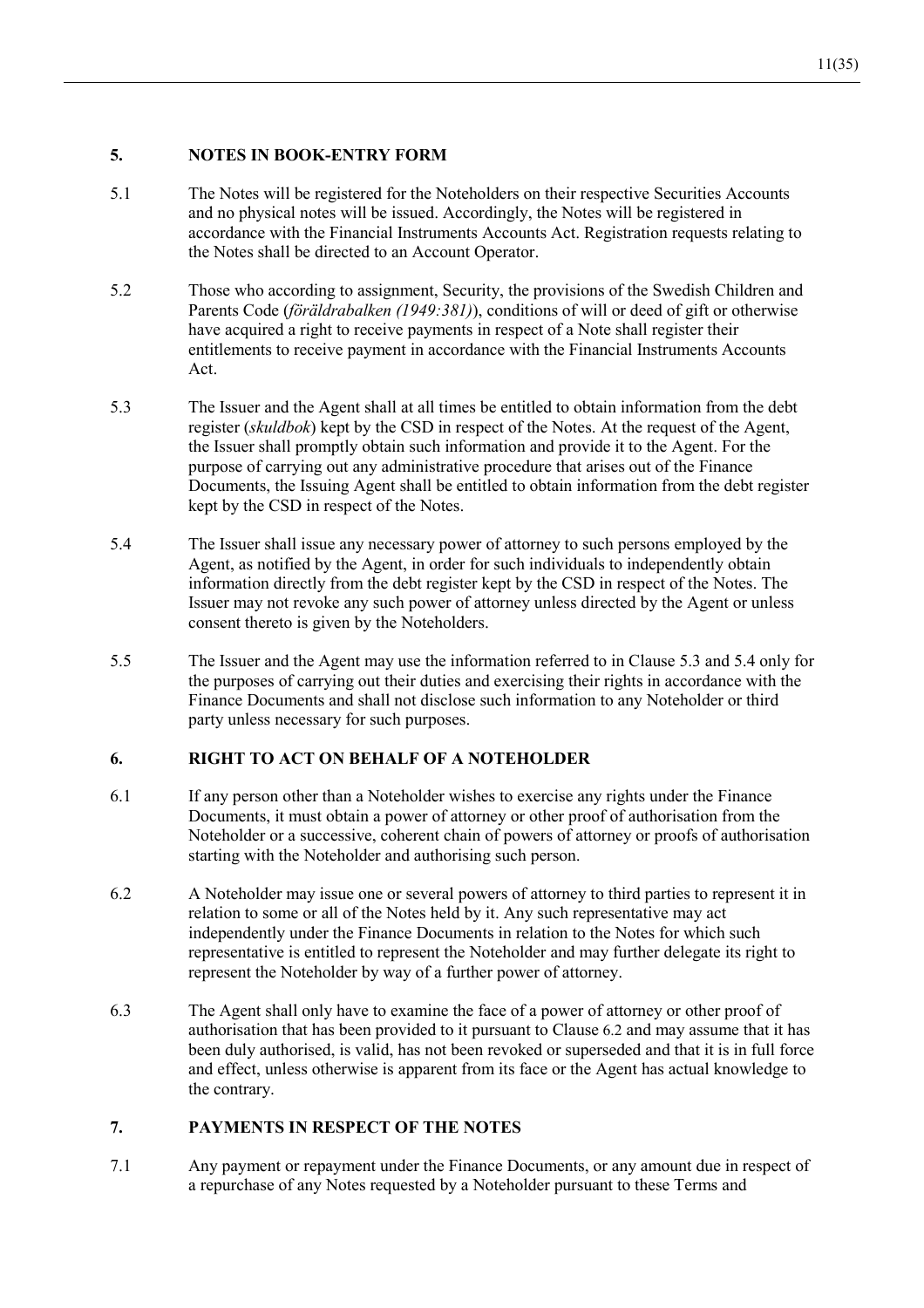Conditions, shall be made to such person who is registered as a Noteholder on the Record Date prior to an Interest Payment Date or other relevant due date, or to such other person who is registered with the CSD on such date as being entitled to receive the relevant payment, repayment or repurchase amount.

- $7.2$ If a Noteholder has registered, through an Account Operator, that principal, interest or any other payment shall be deposited in a certain bank account, such deposits will be effected by the CSD on the relevant payment date. In other cases, payments will be transferred by the CSD to the Noteholder at the address registered with the CSD on the Record Date. Should the CSD, due to a delay on behalf of the Issuer or some other obstacle, not be able to effect payments as aforesaid, the Issuer shall procure that such amounts are paid to the persons who are registered as Noteholders on the relevant Record Date as soon as possible after such obstacle has been removed.
- $7.3$ If, due to any obstacle for the CSD, the Issuer cannot make a payment or repayment, such payment or repayment may be postponed until the obstacle has been removed. Interest shall accrue in accordance with Clause 8.4 during such postponement.
- $7.4$ If payment or repayment is made in accordance with this Clause 7, the Issuer and the CSD shall be deemed to have fulfilled their obligation to pay, irrespective of whether such payment was made to a person not entitled to receive such amount.
- 7.5 The Issuer is not liable to gross-up any payments under the Finance Documents by virtue of any withholding tax, public levy or the similar.

### 8. **INTEREST**

- 8.1 Each Initial Note carries Interest at the Interest Rate applied to the Nominal Amount from (but excluding) the First Issue Date up to (and including) the relevant Redemption Date. Any Subsequent Note will carry Interest at the Interest Rate applied to the Nominal Amount from (but excluding) the Interest Payment Date falling immediately prior to its issuance (or the First Issue Date if there is no such Interest Payment Date) up to (and including) the relevant Redemption Date.
- 8.2 Interest accrues during an Interest Period. Payment of Interest in respect of the Notes shall be made to the Noteholders on each Interest Payment Date for the preceding Interest Period.
- 8.3 Interest shall be calculated on the basis of the actual number of days in the Interest Period in respect of which payment is being made divided by  $360$  (actual/ $360$ -days basis).
- 8.4 If the Issuer fails to pay any amount payable by it under the Finance Documents on its due date, default interest shall accrue on the overdue amount from (but excluding) the due date up to (and including) the date of actual payment at a rate which is two  $(2)$  per cent. higher than the Interest Rate. Accrued default interest shall not be capitalised. No default interest shall accrue where the failure to pay was solely attributable to the Agent or the CSD, in which case the Interest Rate shall apply instead.

### $9<sub>l</sub>$ **REDEMPTION AND REPURCHASE OF THE NOTES**

### $9.1$ **Redemption at maturity**

The Issuer shall redeem all, but not some only, of the outstanding Notes in full on the Final Maturity Date with an amount per Note equal to the Nominal Amount together with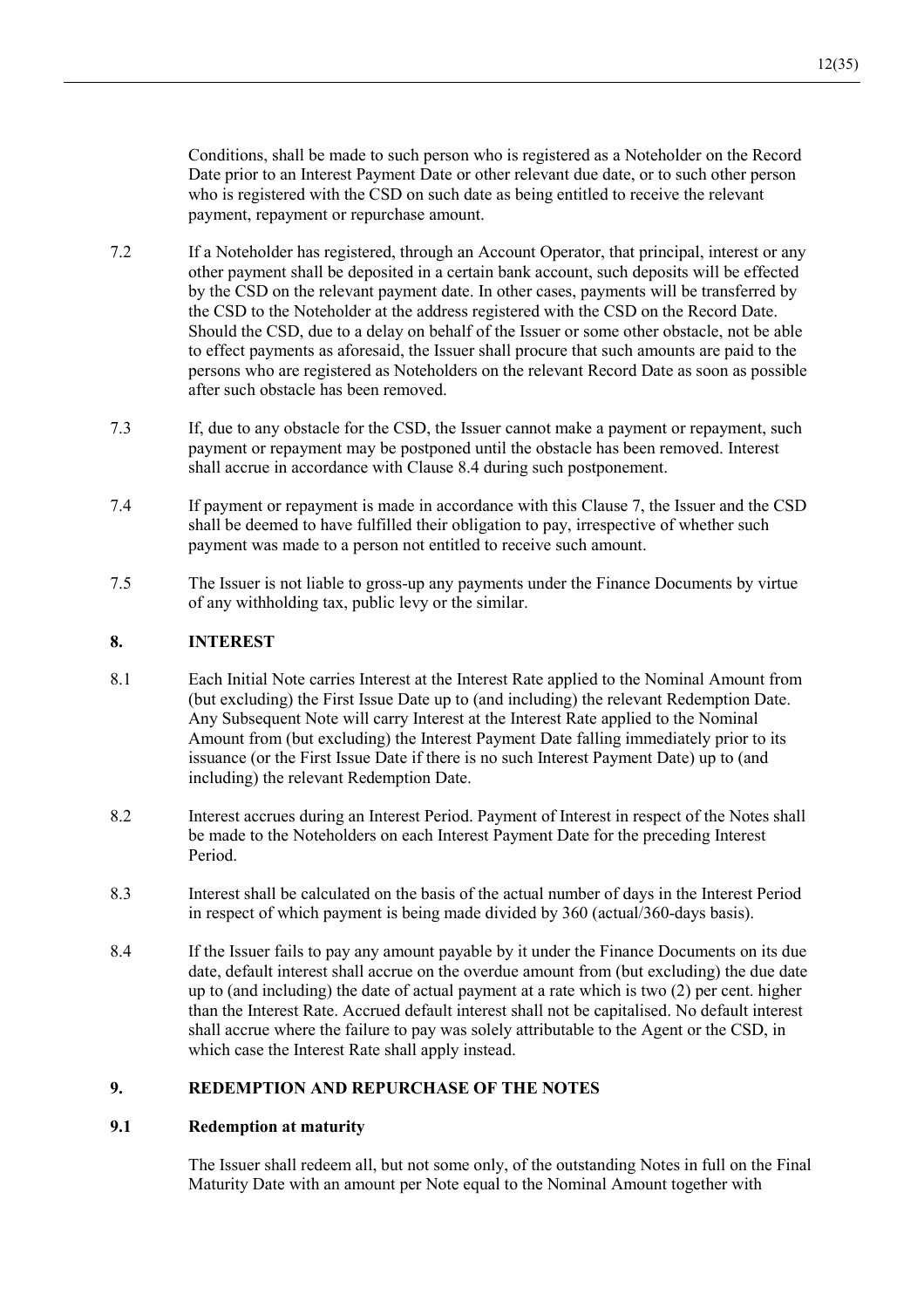accrued but unpaid Interest. If the Final Maturity Date is not a Business Day, then the redemption shall occur on the first following Business Day.

### $9.2$ **Issuer's purchase of Notes**

The Issuer may, subject to applicable law, at any time and at any price purchase Notes on the market or in any other way. The Notes held by the Issuer may at the Issuer's discretion be retained, sold or cancelled by the Issuer.

### $9.3$ Voluntary total redemption (call option)

- 9.3.1 The Issuer may redeem all, but not some only, of the outstanding Notes in full:
	- any time prior to the First Call Date, at an amount per Note equal to 100 per cent.  $(a)$ of the Nominal Amount together with accrued but unpaid Interest, plus the Applicable Premium;
	- $(b)$ any time from and including the First Call Date to, but excluding, the first Business Day falling twelve (12) months prior to the Final Maturity Date, at an amount per Note equal to 103.5 per cent., together with accrued but unpaid Interest:
	- any time from and including the first Business Day falling twelve (12) months  $(c)$ prior to the Final Maturity Date to, but excluding, the first Business Day falling six (6) months prior to the Final Maturity Date, at an amount per Note equal to 102.45 per cent., together with accrued but unpaid Interest;
	- $(d)$ any time from and including the first Business Day falling six (6) months prior to the Final Maturity Date to, but excluding, the first Business Day falling three (3) months prior to the Final Maturity Date, at an amount per Note equal to 101.4 per cent., together with accrued but unpaid Interest; and
	- $(e)$ any time from and including the first Business Day falling three (3) months prior to the Final Maturity Date to, but excluding, the Final Maturity Date at an amount per Note equal to 100 per cent. of the Nominal Amount, together with accrued but unpaid Interest
- 9.3.2 Redemption in accordance with Clause 9.3.1 shall be made by the Issuer giving not less than fifteen (15) Business Days' notice, except in respect of a redemption pursuant to Clause  $9.3.1(e)$  for which the Issuer shall give not less than five (5) Business Days' notice, to the Noteholders and the Agent, in each case calculated from the effective date of the notice. The Notice from the Issuer shall specify the Redemption Date and also the Record Date on which a person shall be registered as a Noteholder to receive the amounts due on such Redemption Date. The notice is irrevocable but may, at the Issuer's discretion, contain one or more conditions precedent. Upon fulfilment of the conditions precedent (if any), the Issuer is bound to redeem the Notes in full at the applicable amount on the specified Redemption Date.

### $9.4$ Early redemption due to illegality (call option)

9.4.1 The Issuer may redeem all, but not some only, of the outstanding Notes at an amount per Note equal to the Nominal Amount together with accrued but unpaid Interest on a Redemption Date determined by the Issuer if it is or becomes unlawful for the Issuer to perform its obligations under the Finance Documents.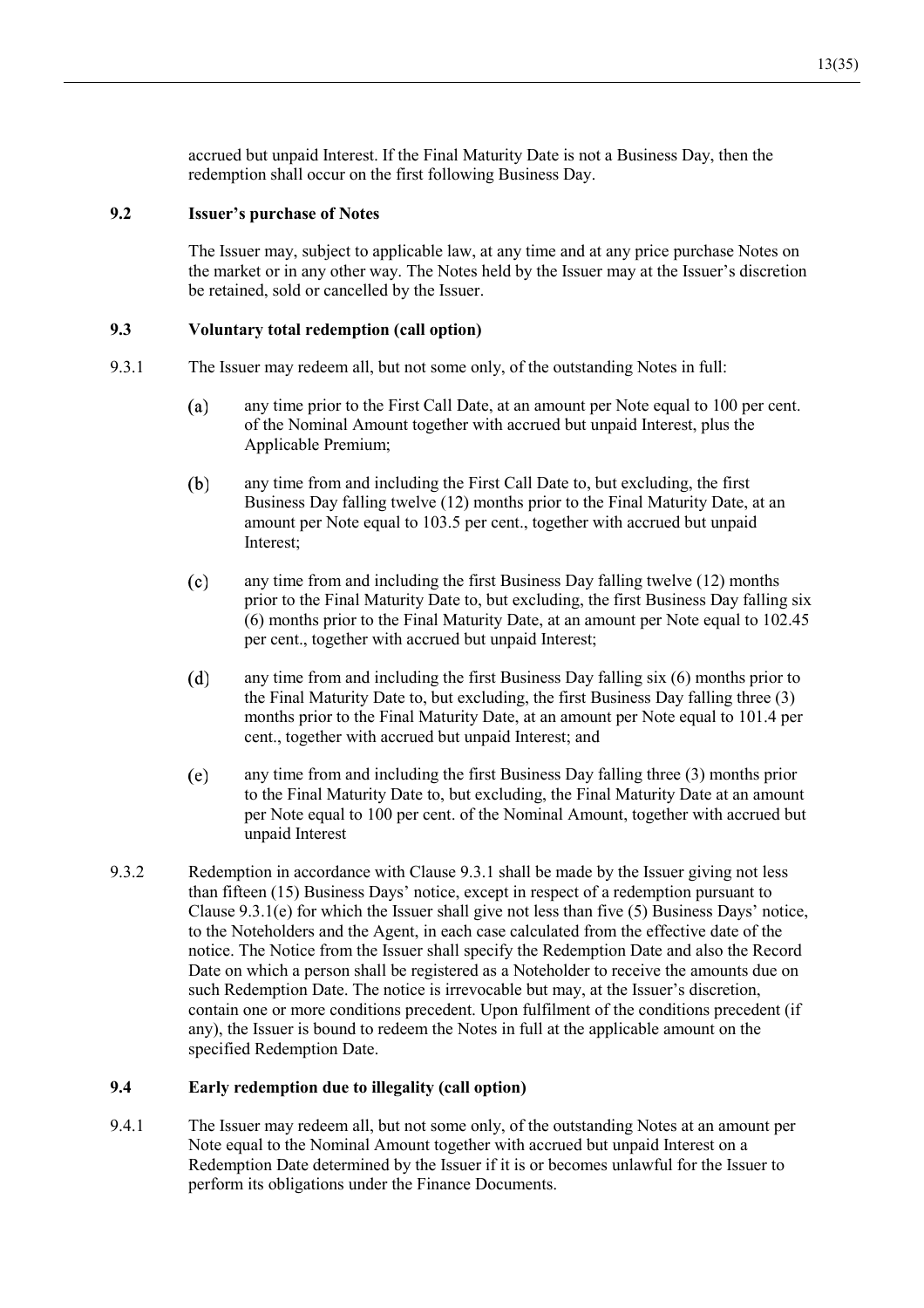9.4.2 The Issuer may give notice of redemption pursuant to Clause 9.4.1 no later than twenty (20) Business Days after having received actual knowledge of any event specified therein (after which time period such right shall lapse). The notice from the Issuer is irrevocable, shall specify the Redemption Date and also the Record Date on which a person shall be registered as a Noteholder to receive the amounts due on such Redemption Date. The Issuer is bound to redeem the Notes in full at the applicable amount on the specified Redemption Date.

### $9.5$ Mandatory repurchase due to a Change of Control Event or a Listing Failure Event (put option)

- 9.5.1 Upon the occurrence of a Change of Control Event, each Noteholder shall during a period of twenty (20) Business Days from the effective date of a notice from the Issuer of the Change of Control Event pursuant to Clause 10.1.2 (after which time period such right shall lapse), have the right to request that all, or some only, of its Notes be repurchased at a price per Note equal to 101 per cent. of the Nominal Amount together with accrued but unpaid Interest. However, such period may not start earlier than upon the occurrence of the Change of Control Event.
- 9.5.2 Upon the occurrence of a Listing Failure Event, each Noteholder shall during a period of twenty (20) Business Days from the effective date of a notice from the Issuer of the Listing Failure Event pursuant to Clause 10.1.2 (after which time period such right shall lapse) have the right to request that all, or some only, of its Notes be repurchased at a price per Note equal to 101 per cent. of the Nominal Amount together with accrued but unpaid Interest.
- 9.5.3 The notice from the Issuer pursuant to Clause 10.1.2 shall specify the Record Date on which a person shall be registered as a Noteholder to receive interest and principal, the Redemption Date and include instructions about the actions that a Noteholder needs to take if it wants Notes held by it to be repurchased. If a Noteholder has so requested, and acted in accordance with the instructions in the notice from the Issuer, the Issuer shall, or shall procure that a person designated by the Issuer will, repurchase the relevant Notes and the repurchase amount shall fall due on the Redemption Date specified in the notice given by the Issuer pursuant to Clause 10.1.2. The Redemption Date must fall no later than forty (40) Business Days after the end of the period referred to in Clause 9.5.1 and 9.5.2.
- 9.5.4 If Noteholders representing more than 80 per cent. of the Adjusted Nominal Amount have requested that Notes held by them are repurchased pursuant to this Clause 9.5, the Issuer shall the Issuer shall, no later than five (5) Business Days after the end of the period referred to in Clause 9.5.1 and 9.5.2, send a notice to the remaining Noteholders giving them a further opportunity to request that Notes held by them be repurchased on the same terms during a period of twenty (20) Business Days from the effective date of such notice. Such notice shall specify the Redemption Date, the Record Date on which a person shall be registered as a Noteholder to receive the amounts due on such Redemption Date and also include instructions about the actions that a Noteholder needs to take if it wants Notes held by it to be repurchased. If a Noteholder has so requested, and acted in accordance with the instructions in the notice from the Issuer, the Issuer, or a person designated by the Issuer, shall repurchase the relevant Notes and the repurchase amount shall fall due on the Redemption Date specified in the notice given by the Issuer pursuant to this Clause 9.5.4. The repurchase date must fall no later than forty (40) Business Days after the end of the period of twenty (20) Business Days referred to in this Clause 9.5.4.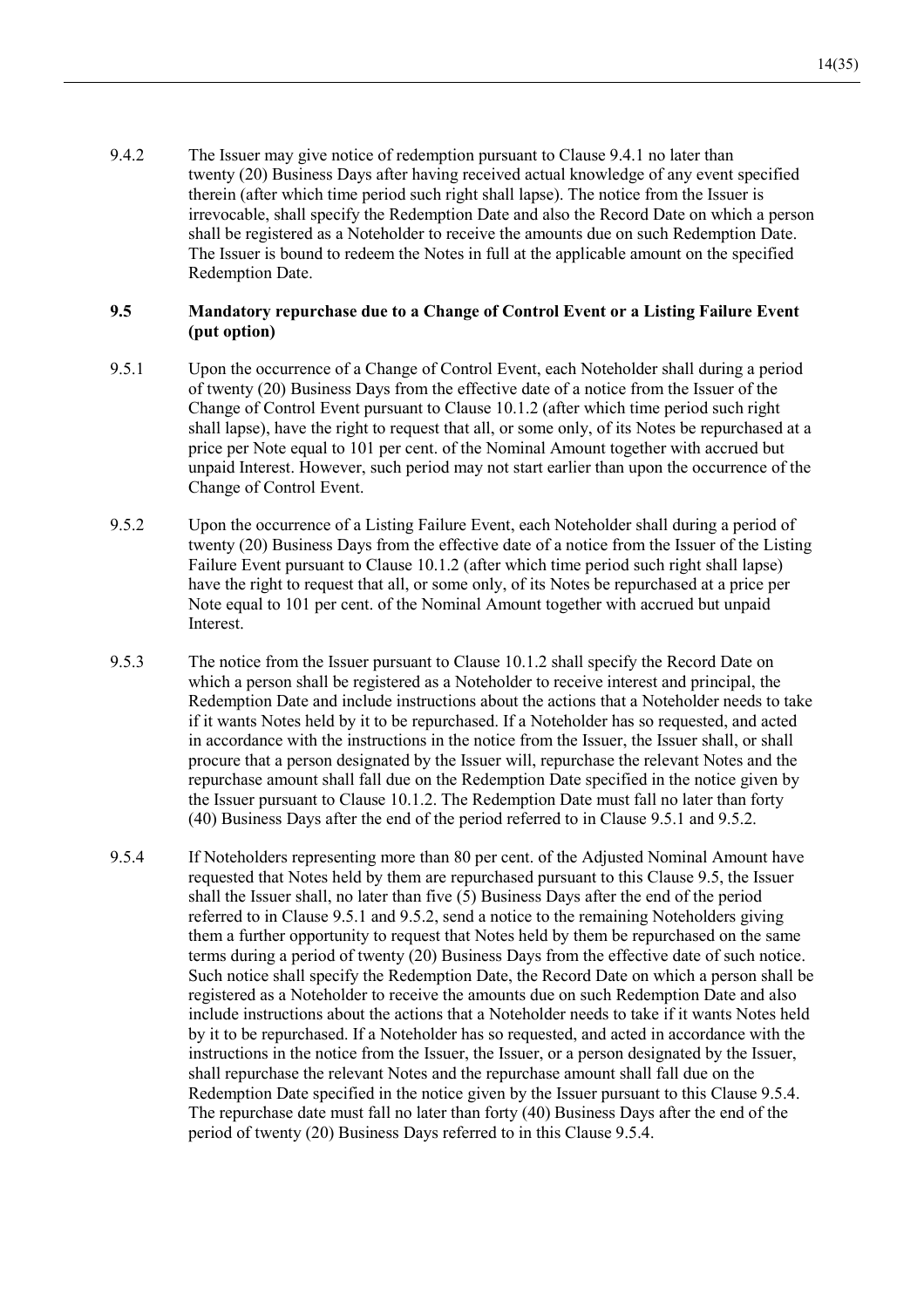- 9.5.5 The Issuer shall comply with the requirements of any applicable securities laws or regulations in connection with the repurchase of Notes. To the extent that the provisions of such laws and regulations conflict with the provisions in this Clause 9.5, the Issuer shall comply with the applicable securities laws and regulations and will not be deemed to have breached its obligations under this Clause 9.5 by virtue of the conflict.
- $956$ Any Notes repurchased by the Issuer pursuant to this Clause 9.5 may at the Issuer's discretion be retained, sold or cancelled.
- 9.5.7 The Issuer shall not be required to repurchase any Notes pursuant to this Clause 9.5, if a third party in connection with the occurrence of a Change of Control Event or Listing Failure Event offers to purchase the Notes in the manner and on the terms set out in this Clause 9.5 (or on terms more favourable to the Noteholders) and purchases all Notes validly tendered in accordance with such offer. If Notes tendered are not purchased within the time limits stipulated in this Clause 9.5, the Issuer, or a person designated by the Issuer, shall repurchase any such Notes on the terms set out in this Clause 9.5 within five (5) Business Days after the expiry of the time limit.
- 9.5.8 No repurchase of Notes pursuant to this Clause 9.5 shall be required if the Issuer has given notice of a redemption pursuant to Clause 9.3 (*Voluntary total redemption (call option)*) provided that such redemption is duly exercised.

### $10.$ **INFORMATION TO NOTEHOLDERS**

### $10.1$ **Information from the Issuer**

- $10.1.1$ The Issuer shall make the following information available to the Noteholders by way of press release and by publication on the website of JSM Gruppen AB:
	- as soon as the same become available, but in any event within four (4) months  $(a)$ after the end of each financial year, its audited consolidated financial statements for that financial year;
	- $(b)$ as soon as the same become available, but in any event within two (2) months after the end of each quarter of its financial year, its unaudited consolidated financial statements or the year-end report (bokslutskommuniké) (as applicable) for such period;
	- $(c)$ as soon as practicable following an acquisition or disposal of Notes by a Group Company, the aggregate Nominal Amount held by Group Companies, or the amount of Notes cancelled by the Issuer; and
	- $(d)$ any other information required by the Swedish Securities Markets Act (lag)  $(2007:582)$  om värdepappersmarknaden) and the rules and regulations of the Regulated Market on which the Notes are admitted to trading.
- $10.1.2$ The Issuer shall immediately notify the Noteholders and the Agent upon becoming aware of the occurrence of a Change of Control Event or a Listing Failure Event. Such notice may be given in advance of the occurrence of a Change of Control Event, conditioned upon the occurrence of such Change of Control Event, if a definitive agreement is in place providing for a Change of Control Event.
- $10.1.3$ When the financial statements and other information are made available to the Noteholders pursuant to Clause 10.1.1, the Issuer shall send copies of such financial statements and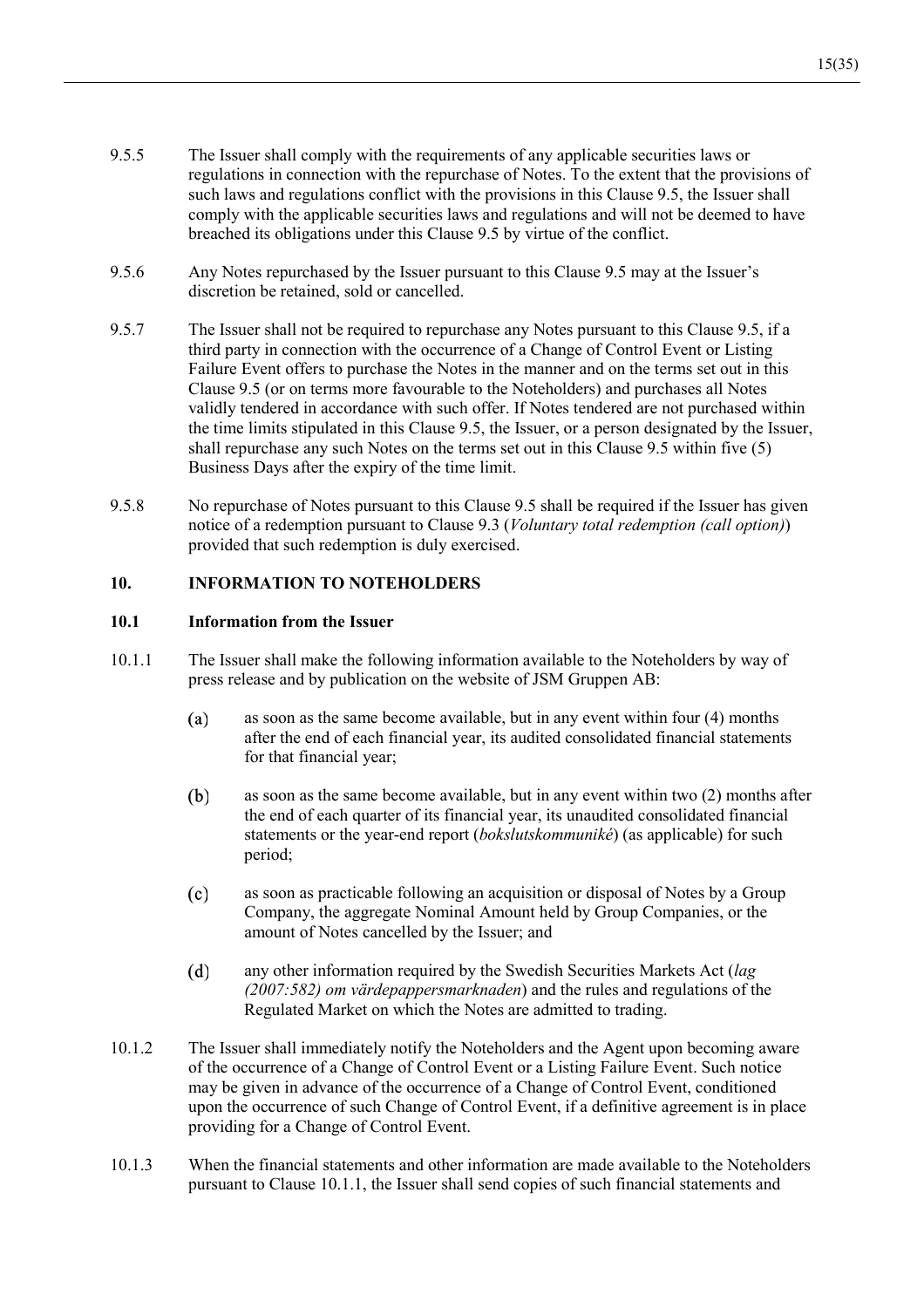other information to the Agent. Together with the financial statements made available in accordance with Clauses 10.1.1 (a) and (b) the Issuer shall submit to the Agent a compliance certificate containing (i) a confirmation that no Event of Default has occurred (or if an Event of Default has occurred, what steps have been taken to remedy it and (ii) attaching copies of any notices sent to the Regulated Market on which the Note Loan is admitted to trading. The compliance certificate shall be in a form agreed between the Issuer and the Agent and include figures in respect of the financial covenants set out in Clauses 12.1 (*Equity to Total Assets*) and 12.2 (*Interest Cover*) and the basis on which they have been calculated.

10.1.4 The Issuer shall immediately notify the Agent (with full particulars) upon becoming aware of the occurrence of any event or circumstance which constitutes an Event of Default, or any event or circumstance which would (with the expiry of a grace period, the giving of notice or any combination of the foregoing) constitute an Event of Default, and shall provide the Agent with such further information as it may reasonably request in writing following receipt of such notice. Should the Agent not receive such information, the Agent is entitled to assume that no such event or circumstance exists or can be expected to occur, provided that the Agent does not have actual knowledge of such event or circumstance.

#### $10.2$ Information from the Agent and a Noteholders' committee

- 10.2.1 Subject to the restrictions of a non-disclosure agreement entered into by the Agent in accordance with Clause 15.4, the Agent is entitled to disclose to the Noteholders any event or circumstance directly or indirectly relating to the Issuer or the Notes. Notwithstanding the foregoing, the Agent may if it considers it to be beneficial to the interests of the Noteholders delay disclosure or refrain from disclosing certain information other than in respect of an Event of Default that has occurred and is continuing.
- $10.2.2$ Notwithstanding Clause 10.2.1, the Agent shall comply with an agreement regarding the non-disclosure of information received from the Issuer, which is entered into with the members of a Noteholders' Committee and the Issuer pursuant to Clause 15.4.

### $10.3$ **Information among the Noteholders**

Upon request by a Noteholder, the Agent shall promptly distribute to the Noteholders any information from such Noteholder which relates to the Notes. The Agent may require that the requesting Noteholder reimburses any costs or expenses incurred, or to be incurred, by the Agent in doing so (including a reasonable fee for the work of the Agent) before any such information is distributed.

#### $10.4$ **Availability of Finance Documents**

- 10.4.1 The latest version of these Terms and Conditions (including any document amending these Terms and Conditions) shall be available on the websites of the JSM Gruppen AB and the Agent.
- $10.4.2$ The latest versions of the Finance Documents shall be available from the Agent by email upon request.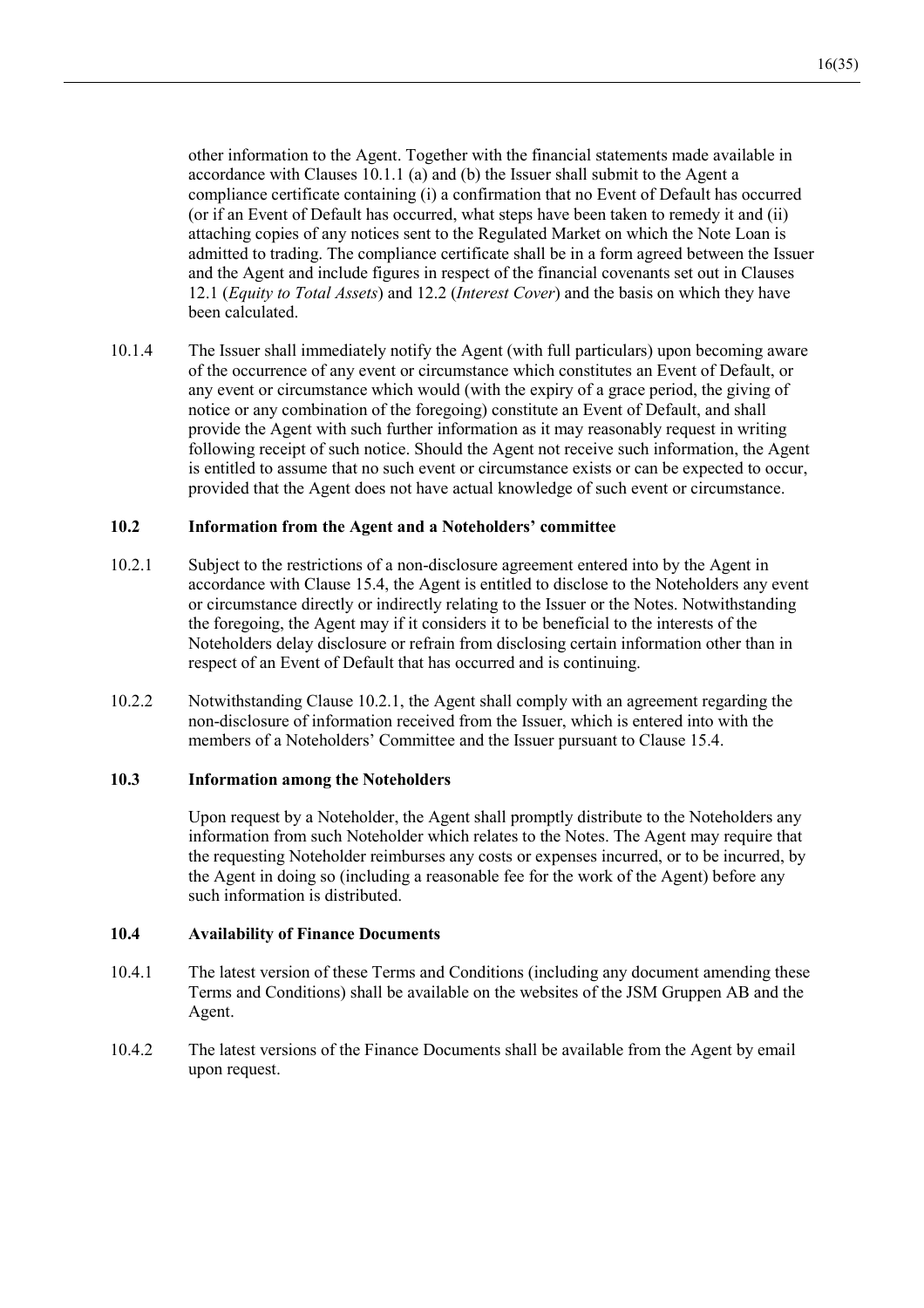### $11.$ **GENERAL UNDERTAKINGS**

### 11.1 **Business of the Group**

The Group shall remain in the business of providing consumer credit to private individuals and/or leasing of assets to small and medium sized enterprises (as applicable), in each case resident, incorporated or established (as applicable) in any of the Permitted Jurisdictions. The Group may also provide deposit taking.

#### 11.2 **Group structure**

Subject to Clause 11.4 (*Merger*), each Subsidiary shall be (directly or indirectly) a whollyowned Subsidiary of the Issuer.

### $11.3$ **Authorisations**

The Issuer shall obtain, maintain, and comply with the terms of any authorisation, approval, licence and consent required for the conduct of its business if a failure to do so is reasonably likely to have a material adverse effect on the Issuer's ability to perform and comply with its payment obligations under the Notes.

#### $11.4$ Merger

- $11.4.1$ The Issuer shall not carry out any merger or other business combination or corporate reorganisation involving consolidating its assets and obligations with any company or entity, except that the Issuer is permitted to (i) carry out any merger or other business combination or corporate reorganisation where the Issuer is the surviving entity, and (ii) merge with another Group Company incorporated in Sweden as transferee (övertagande bolag), for the purpose of facilitating a process of gaining license for financing business, in each case where the resulting business operations comply with the terms of Clause 11.1 (Business of the Group).
- 11.4.2 No Subsidiary shall carry out any merger or other business combination or corporate reorganisation involving consolidating its assets and obligations with any company or entity, except (i) with another Group Company or (ii) with a non-Group Company where the Subsidiary is the surviving entity and provided that the resulting business operations comply with the terms of Clause 11.1 (Business of the Group).

### 11.5 **Acquisitions**

The issuer shall not acquire or invest, and shall procure that no Subsidiary acquires or invests, in shares or other ownership interests in any company or entity whose principal business operations do not comply with the business of the Group referred to in Clause 11.1 (Business of the Group).

### 11.6 **Disposals**

- 11.6.1 The Issuer shall not sell or otherwise dispose of any shares or ownership interests in JSM Capital AB and notwithstanding Clause 11.6.2 shall procure that JSM Capital AB does not sell or otherwise dispose of all or substantially all of its assets.
- Subject always to Clause 11.6.1, the Issuer may not sell or otherwise dispose of any shares 11.6.2 or ownership interests in any Subsidiary and shall procure that no Subsidiary sells or otherwise disposes of all or substantially all of its assets unless: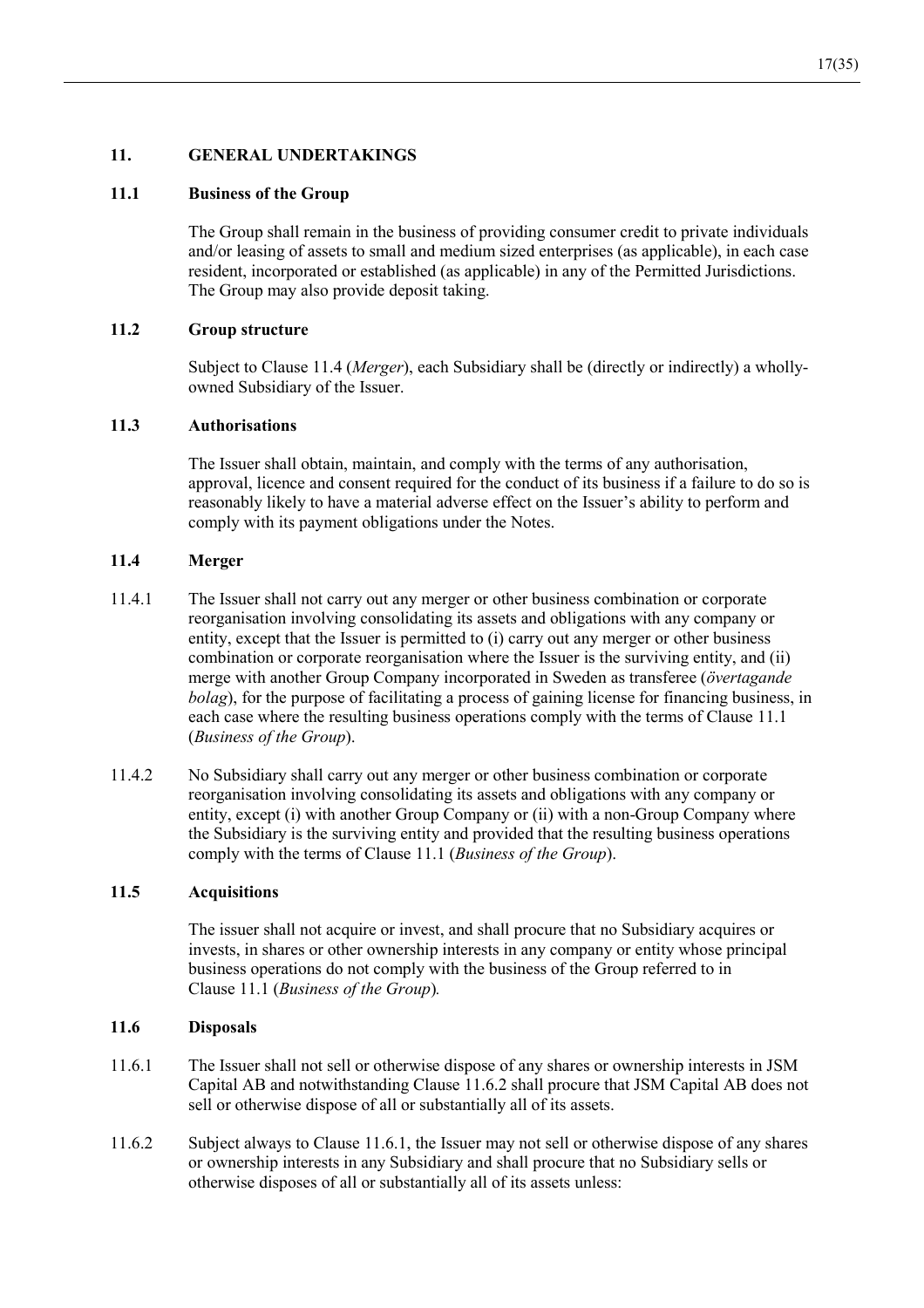- $(a)$ the purchaser or recipient is a Group Company; or
- $(b)$ an amount equal to the Net Disposal Proceeds of such sale or disposal is applied or reinvested:
	- $(i)$ by way of acquiring share capital or partnership interests in any company (or equivalent) which is permitted pursuant to Clause 11.5 (*Acquisitions*) and/or:
	- $(ii)$ in the ordinary course of the Group's business,

in each case provided that such amount is employed within 12 months of the relevant sale or disposal.

### **Financial Indebtedness**  $11.7$

The Issuer shall not incur or allow to subsist, and shall procure that no other Group Company incurs or allows to subsist, any Financial Indebtedness, except:

- the Initial Notes, any Subsequent Notes and the Existing Notes;  $(a)$
- following from deposit taking;  $(b)$
- Subordinated Debt and other Financial Indebtedness that is subordinated to, or  $(c)$ ranked *pari passu* with, the Notes and with a maturity date falling on or after the Final Maturity Date;
- $(d)$ any indebtedness resulting from a dividend, interest payment, group contribution (koncernbidrag) or other distribution, subject to Clause 11.9 (Restricted payments);
- $(e)$ hedging arrangements and other non-speculative derivative transactions;
- indebtedness between Group Companies;  $(f)$
- guarantees by a Group Company for the obligations of other Group Companies;  $(g)$
- guarantees and normal liabilities having the effect of borrowing in the ordinary (h) course of business with a maximum duration of 180 days;
- $(i)$ finance leases of equipment and machinery used by a Group Company;
- $(i)$ Financial Indebtedness in the total aggregate amount of up to SEK 150,000,000 with one or several banks, financial institutions or other entities which are regularly engaged in making loans; and
- $(k)$ any Financial Indebtedness arrangement not permitted by paragraphs (a) to (j) above, provided that the aggregate amount of such indebtedness does not exceed SEK 15,000,000.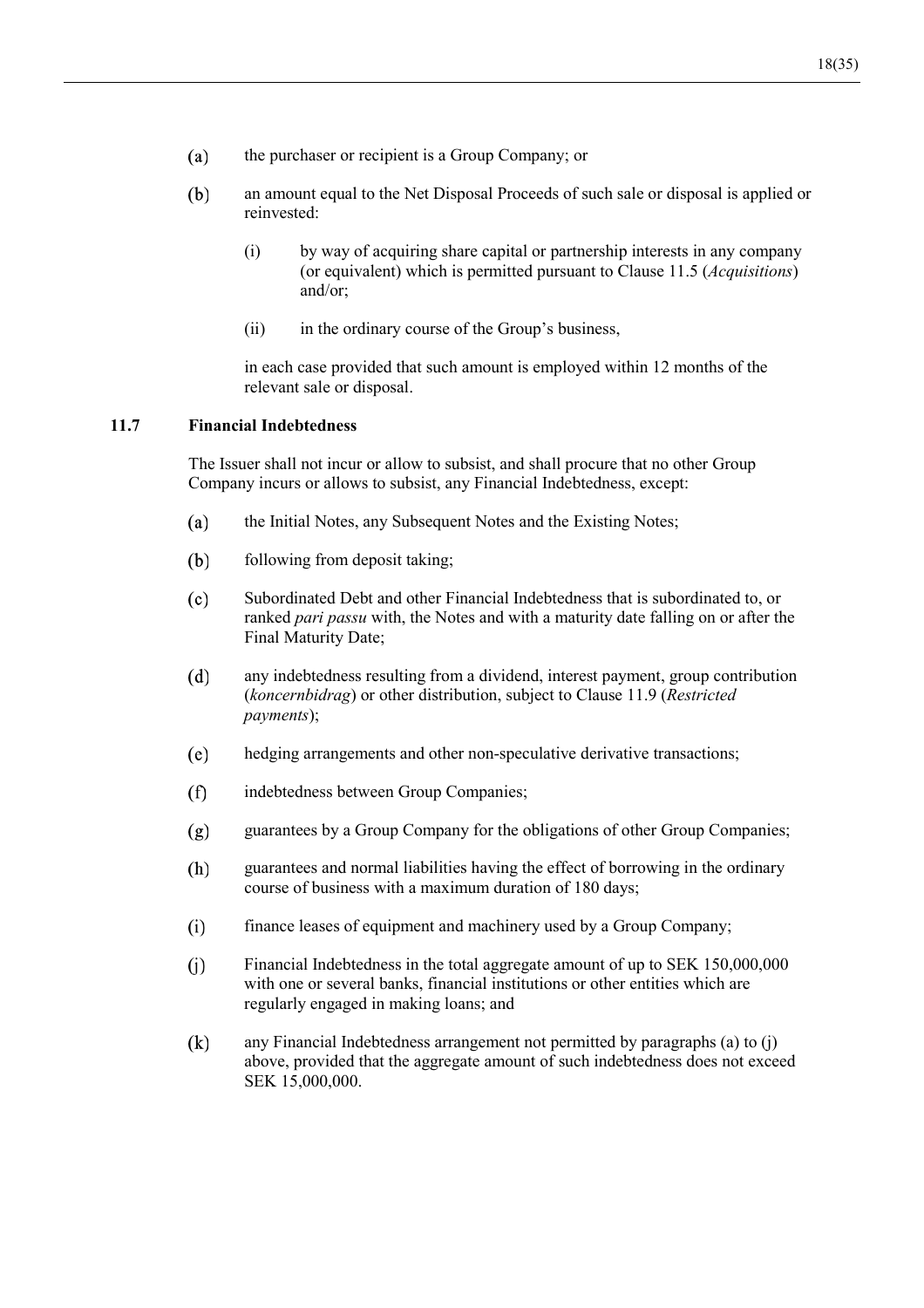### 11.8 Negative pledge

The Issuer shall not create or allow to subsist any Security, and shall procure that no other Group Company create or allow to subsist any Security, over any of its present or future assets or revenues, except:

- any Security over cash paid into an escrow account pursuant to any deposit or  $(a)$ retention of purchase price arrangements;
- $(b)$ any Security for hedging arrangements and other non-speculative derivative transactions permitted pursuant to paragraph (e) of Clause 11.7 (*Financial Indebtedness*
- $(c)$ any Security provided in the form of a pledge over an escrow account to which the proceeds from a refinancing of Debt Instruments of the Group are intended to be received:
- $(d)$ any Security agreed to be provided for the benefit of the financing providers in relation to a refinancing of Debt Instruments of the Group, however provided that any perfection requirements in relation thereto are satisfied only after repayment of the Debt Instruments:
- $(e)$ any Security for Financial Indebtedness in the total aggregate amount of up to SEK 150,000,000 with one or several banks, financial institutions or other entities which are regularly engaged in making loans, as permitted pursuant to to paragraph (j) of Clause 11.7 (*Financial Indebtedness*); and
- $(f)$ any Security or preferential arrangement not permitted by paragraphs (a) to (e) above, securing Financial Indebtedness the principal amount of which does not in aggregate exceed SEK 15,000,000.

### 11.9 **Restricted payments**

- 11.9.1 The Issuer shall always be entitled to pay cash interest not in excess of eight  $(8)$  per cent. *per annum* on any Affiliate Debt. Unless permitted to be paid in cash pursuant to Clause  $11.9.2$ , any interest in excess of such rate shall be capitalised and added to the relevant Affiliate Debt.
- 11.9.2 The Issuer may during any financial year declare, make or pay any dividend, make a cash payment of a group contribution (*koncernbidrag*), make any other distribution of value to its shareholders or pay cash interest in excess of eight (8) per cent. *per annum* on any Affiliate Debt, in an aggregate amount (including the payment or transfer in question) not exceeding an amount equal to fifty  $(50)$  per cent. of the sum of:
	- $(a)$ the Group's consolidated net profit for the previous financial year;
	- $(b)$ the amount of group contributions (koncernbidrag) given by the Issuer in the previous financial year; and
	- the amount of interest in excess of eight (8) per cent. *per annum* on any Affiliate  $(c)$ Debt charged to the Issuer in the previous financial year;

provided that at the time of such payment or transfer: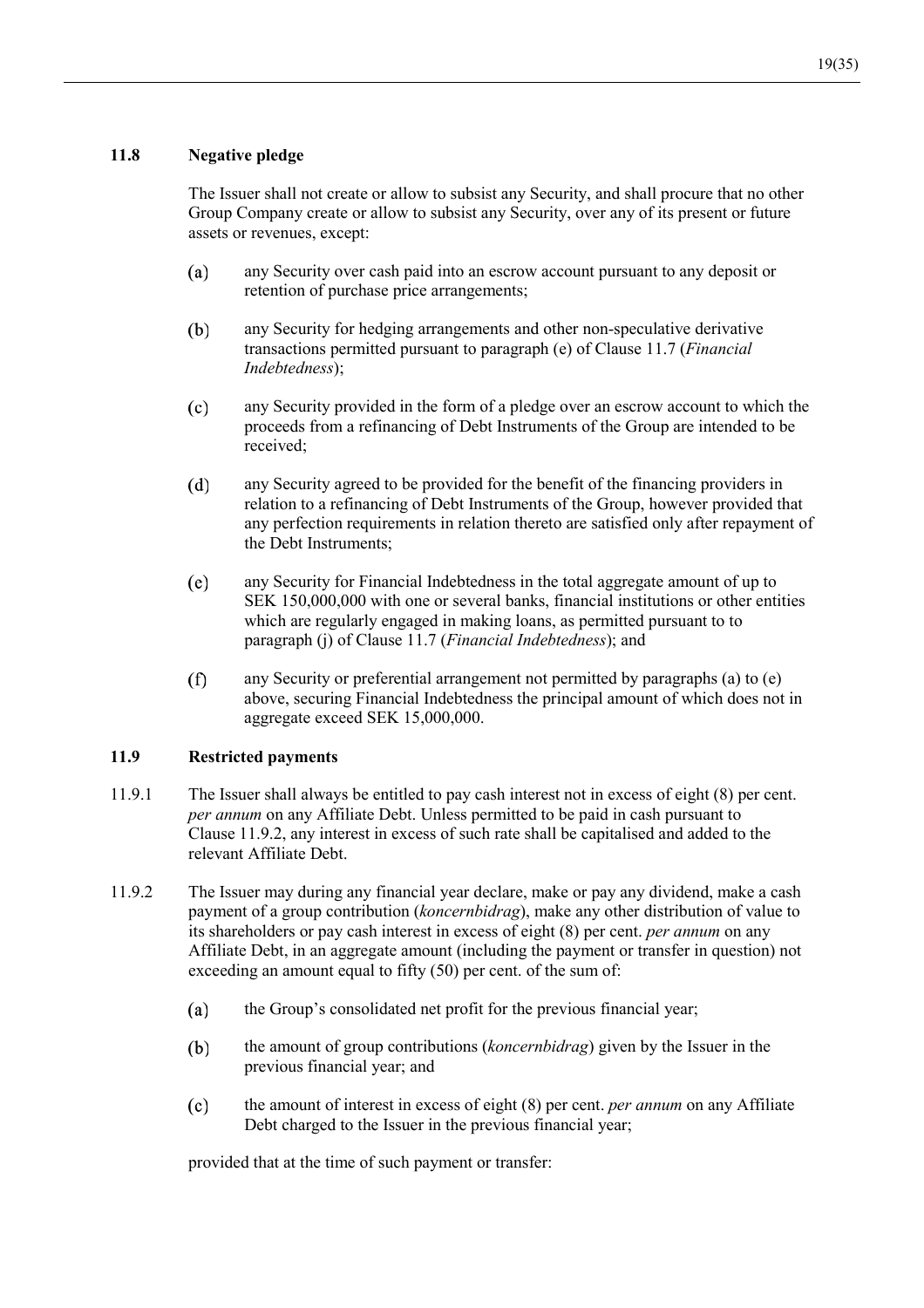- $(a)$ Equity to Total Assets pursuant to the most recent consolidated financial statements of the Issuer is not less than 0.20:1, tested pro forma and calculated as if the payment or transfer in question had already occurred; and
- $(b)$ no Event of Default is continuing.
- 11.9.3 Notwithstanding Clause 11.9.2, the Issuer shall always be entitled to give group contributions (koncernbidrag), provided that no cash or other funds are transferred from the Issuer as a result thereof  $(i.e.$  the group contributions are merely accounting measures) other than as permitted pursuant to Clause 11.9.2. Any amount of group contributions in excess of what is permitted pursuant to Clause 11.9.2 must be subsequently converted into a shareholder's contribution to the Issuer as soon as practically possible.

### 11.10 **Admission to trading**

- 11.10.1 The Issuer shall use its best efforts to ensure that the Note Loan is admitted to trading on the Regulated Market within thirty (30) days after issuance, and that it remains admitted or, if such admission to trading is not possible to obtain or maintain, admitted to trading on another Regulated Market.
- $11.10.2$ Following an admission to trading, the Issuer shall use its best efforts to maintain the admission for as long as any Notes are outstanding, but not longer than up to and including the last day on which the admission reasonably can, pursuant to the then applicable regulations of the Regulated Market and the CSD, subsist.

### $11.11$ **Undertakings relating to the Agency Agreement**

- $11111$ The Issuer shall, in accordance with the Agency Agreement:
	- $(a)$ pay fees to the Agent;
	- $(b)$ indemnify the Agent for costs, losses and liabilities;
	- $(c)$ furnish to the Agent all information requested by or otherwise required to be delivered to the Agent; and
	- $(d)$ not act in a way which would give the Agent a legal or contractual right to terminate the Agency Agreement.
- 11.11.2 The Issuer and the Agent shall not agree to amend any provisions of the Agency A greement without the prior consent of the Noteholders if the amendment would be detrimental to the interests of the Noteholders.

### $11.12$ **CSD** related undertakings

The Issuer shall keep the Notes affiliated with a CSD and comply with all applicable CSD Regulations.

### $12<sup>12</sup>$ **FINANCIAL UNDERTAKINGS**

The Issuer undertakes for so long as any amount is outstanding under the Notes to comply or, as relevant, procure the compliance with the financial covenants set out in this Clause 12 based on the consolidated financial statements for the Issuer most recently delivered under Clause 10.1.1.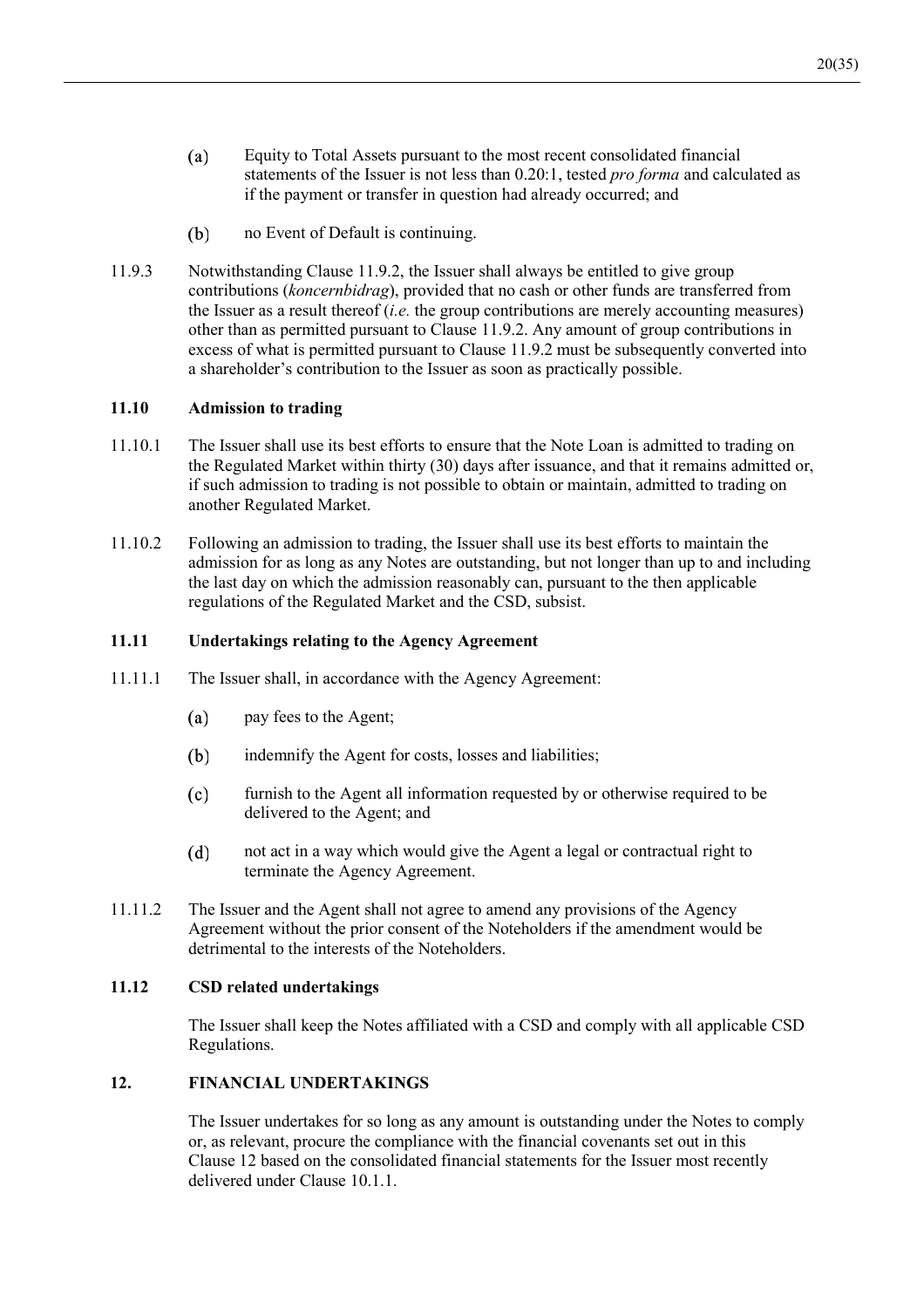# **12.1** Equity to Total Assets

Equity to Total Assets shall on each Reference Date not be less than 0.15:1.

## 12.2 **Interest Cover**

Interest Cover shall on each Reference Date not be less than 1.25:1.

# 12.3 Equity Cure

- 12.3.1 If any of the ratios set out in Clauses 12.1 (*Equity to Total Assets*) and 12.2 (*Interest Cover*) are not met on the applicable Reference Date, the Issuer may cure the relevant breach by recalculating the applicable ratio following the contribution of New Investments in accordance with Clause  $12.3.3$  or  $12.3.4$ , as applicable.
- 12.3.2 In order to cure a breach of a financial undertaking, the recalculation must be made no later than fifteen (15) Business Days after the delivery of the compliance certificate relating to the Reference Period to which the recalculation is attributable.
- 12.3.3 On recalculating the ratio set out in Clause 12.1 (*Equity to Total Assets*), the amount of the New Investments shall be added to Equity and Total Assets and be deemed to have been contributed immediately prior to the relevant Reference Date.
- 12.3.4 On recalculating the ratio set out in Clause 12.2 (*Interest Cover*), the amount of the New Investments shall be deemed to have reduced the Financial Indebtedness of the Group by the same amount as if there had been a prepayment of such Financial Indebtedness on the first day of the relevant Reference Period and the Consolidated Financial Payable for that Reference Period shall be recalculated based on the reduced amount of Financial Indebtedness.
- 12.3.5 In respect of each ratio, no more than two  $(2)$  recalculations may be made during the life of the Notes, with a period of no less than  $s$ ix  $(6)$  months between each recalculation. At least 50 per cent. of the proceeds of the New Investment received for the purpose of curing a breach of a financial undertaking shall immediately upon receipt by the Issuer be used toward prepayment of Financial Indebtedness of the Group.

## **\$&&(/(5\$7,212)7+(127(6**

- 13.1 The Agent is entitled to, and shall promptly following an instruction given pursuant to Clause 13.4, on behalf of the Noteholders by notice to the Issuer, declare all, but not some only, of the outstanding Notes due and payable together with any other amounts payable under the Finance Documents, immediately or at such later date as the Agent so determines, if:
	- $(a)$ the Issuer does not pay on the due date any amount payable by it under the Finance Documents, unless the non-payment:
		- $(i)$  is caused by technical or administrative error; and
		- $\text{(ii)}$  is remedied within five (5) Business Days from the due date;
	- $(b)$ the Issuer does not comply with Clauses 12.1 (*Equity to Total Assets*) or 12.2 (*Interest Cover*), unless the non-compliance is cured in accordance with Clause 12.3 (Equity Cure);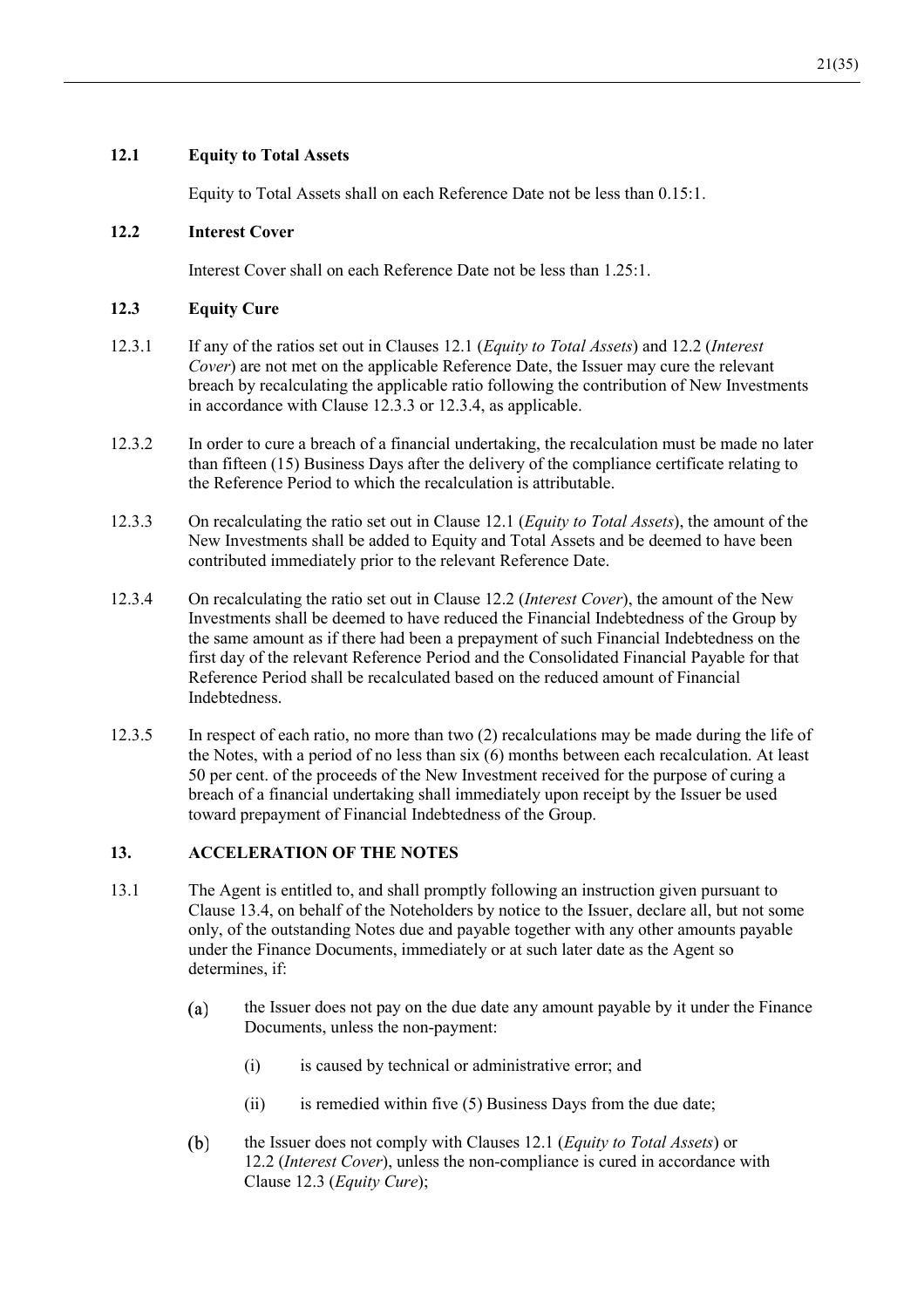- $(c)$ the Issuer does not comply with any material terms or conditions of the Finance Documents to which it is a party (other than those terms referred to in paragraphs (a) and (b) above), unless the non-compliance:
	- $(i)$ is capable of remedy; and
	- $(ii)$ is remedied within fifteen (15) Business Days of the earlier of the Agent giving notice to the Issuer and the Issuer becoming aware of the noncompliance:
- $(d)$ any Finance Document becomes invalid, ineffective or varied (other than in accordance with the provisions of the Finance Documents), and such invalidity, ineffectiveness or variation has a detrimental effect on the interests of the Noteholders:
- $(e)$ any Group Company is, or is deemed for the purposes of any applicable law to be, Insolvent:
- any attachment, sequestration, distress or execution, or any analogous process in  $(f)$ any jurisdiction, affects any material asset of a Group Company and is not discharged within forty (40) Business Days; or
- $(g)$ any Financial Indebtedness of a Group Company is not paid when due nor within any originally applicable grace period, or is declared to be or otherwise becomes due and payable prior to its specified maturity as a result of an event of default (however described) on the part of the relevant Group Company, provided that no Event of Default will occur under this paragraph  $(g)$  if the aggregate amount of such Financial Indebtedness referred to herein is less than SEK 10.000.000.
- 13.2 The Agent may not accelerate the Notes in accordance with Clause 13.1 by reference to a specific Event of Default if it is no longer continuing or if it has been decided, on a Noteholders Meeting or by way of a Written Procedure, to waive such Event of Default (temporarily or permanently).
- 13.3 The Agent shall notify the Noteholders of an Event of Default within five (5) Business Days of the date on which the Agent received actual knowledge that an Event of Default has occurred and is continuing. The Agent shall, within twenty (20) Business Days of the date on which the Agent received actual knowledge that an Event of Default has occurred and is continuing, decide if the Notes shall be so accelerated. If the Agent decides not to accelerate the Notes, the Agent shall promptly seek instructions from the Noteholders in accordance with Clause 16 (Decisions by Noteholders). The Agent shall always be entitled to take the time necessary to consider whether an occurred event constitutes an Event of Default.
- 13.4 If the Noteholders instruct the Agent to accelerate the Notes, the Agent shall promptly declare the Notes due and payable and take such actions as may, in the opinion of the Agent, be necessary or desirable to enforce the rights of the Noteholders under the Finance Documents, unless the relevant Event of Default is no longer continuing.
- 13.5 If the right to accelerate the Notes is based upon a decision of a court of law, an arbitrational tribunal or a government authority, it is not necessary that the decision has become enforceable under law or that the period of appeal has expired in order for cause of acceleration to be deemed to exist.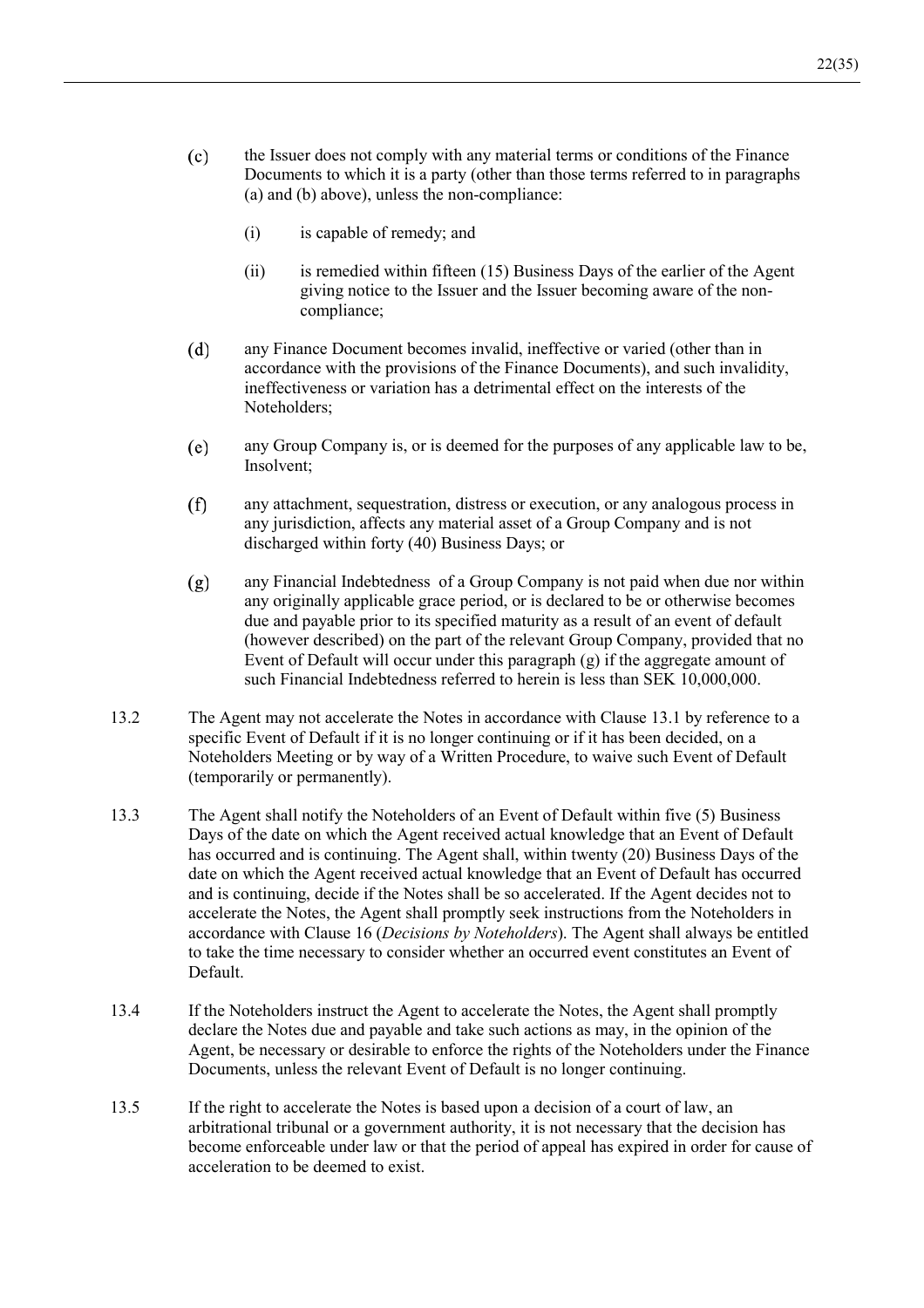13.6 In the event of an acceleration of the Notes in accordance with this Clause 12, up to, but excluding the First Call Date, the Issuer shall redeem all Notes at an amount per Note equal to 100 per cent. of the Nominal Amount plus the Applicable Premium, together with accrued but unpaid Interest, and thereafter, as applicable considering when the acceleration occurs, the redemption amount specified in Clause 9.3 (Voluntary total redemption).

### $14.$ **DISTRIBUTION OF PROCEEDS**

- $14.1$ All payments by the Issuer relating to the Notes and the Finance Documents following an acceleration of the Notes in accordance with Clause 12 (Acceleration of the Notes) shall be distributed in the following order of priority, in accordance with the instructions of the Agent:
	- $(a)$ *first*, in or towards payment *pro rata* of (i) all unpaid fees, costs, expenses and indemnities payable by the Issuer to the Agent in accordance with the Agency Agreement (other than any indemnity given for liability against the Noteholders), (ii) other costs, expenses and indemnities relating to the acceleration of the Notes, or the protection of the Noteholders' rights as may have been incurred by the Agent, (iii) any costs incurred by the Agent for external experts that have not been reimbursed by the Issuer in accordance with Clause 20.2.5, and (iv) any costs and expenses incurred by the Agent in relation to a Noteholders' Meeting or a Written Procedure that have not been reimbursed by the Issuer in accordance with Clause 16.13, together with default interest in accordance with Clause 8.4 on any such amount calculated from the date it was due to be paid or reimbursed by the Issuer:
	- $(b)$ *secondly*, in or towards payment *pro rata* of any cost and expenses incurred by a Noteholders' Committee in accordance with an agreement with the Issuer pursuant to Clause 15.5 that have not been reimbursed by the Issuer, together with default interest in accordance with Clause 8.4 on any such amount calculated from the date it was due to be reimbursed by the Issuer;
	- $(c)$ *thirdly*, in or towards payment *pro rata* of accrued but unpaid Interest under the Notes (Interest due on an earlier Interest Payment Date to be paid before any Interest due on a later Interest Payment Date);
	- $(d)$ fourthly, in or towards payment pro rata of any unpaid principal under the Notes; and
	- $(e)$ *fifthly*, in or towards payment *pro rata* of any other costs or outstanding amounts unpaid under the Finance Documents, including default interest in accordance with Clause 8.4 on delayed payments of Interest and repayments of principal under the Notes.

Any excess funds after the application of proceeds in accordance with paragraphs (a) to (e) above shall be paid to the Issuer.

- $14.2$ If a Noteholder or another party has paid any fees, costs, expenses or indemnities referred to in Clause 14.1(a) or (b), such Noteholder or other party shall be entitled to reimbursement by way of a corresponding distribution in accordance with Clause 14.1(a) or  $(b)$ .
- 14.3 Funds that the Agent receives (directly or indirectly) in connection with the acceleration of the Notes constitute escrow funds *(redovisningsmedel)* and must be held on a separate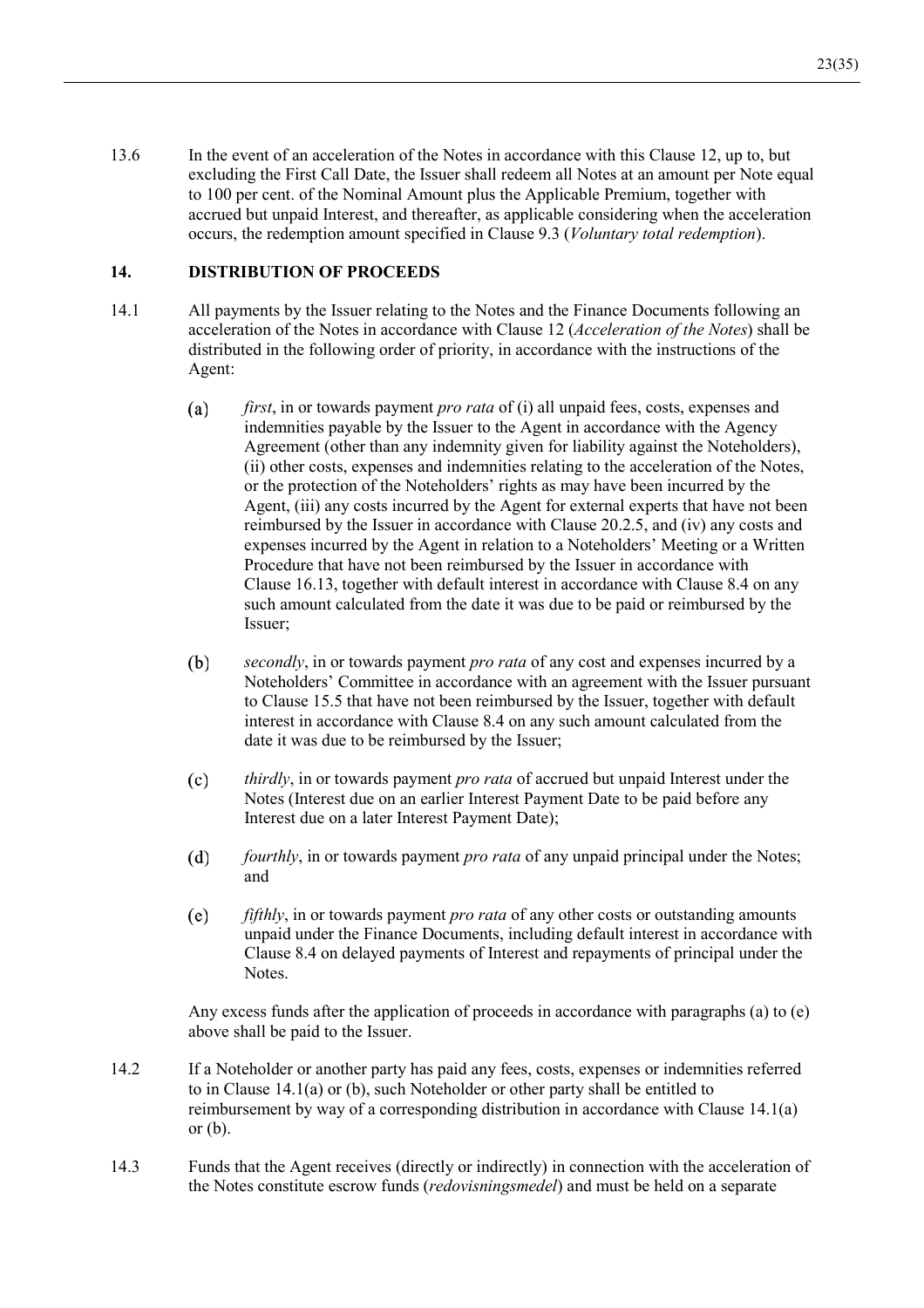interest-bearing account on behalf of the Noteholders and the other interested parties. The Agent shall arrange for payments of such funds in accordance with this Clause 14 as soon as reasonably practicable.

14.4 If the Issuer or the Agent shall make any payment under this Clause 14, the Issuer or the Agent, as applicable, shall notify the Noteholders of any such payment at least fifteen (15) Business Days before the payment is made. The Notice from the Issuer shall specify the Redemption Date and also the Record Date on which a person shall be registered as a Noteholder to receive the amounts due on such Redemption Date. Notwithstanding the foregoing, for any Interest due but unpaid the Record Date specified in Clause 7.1 shall apply.

### **NOTEHOLDERS' COMMITTEE**  $15.$

- 15.1 The Noteholders may appoint a committee (a "Noteholders' Committee") to represent the interests of the Noteholders. A Noteholders' Committee shall consist of no less than three (3) natural persons. All members of a Noteholders' Committee shall be elected at a Noteholders' Meeting.
- $15.2$ Each Noteholder is entitled to nominate candidates to the Noteholders' Committee by notice to Agent no later than two (2) Business Days prior to the Noteholders' Meeting. At the Noteholders Meeting all candidates so nominated shall be presented to the Noteholders. Each Noteholder that is entitled to vote shall for such election have the same number of votes to cast for each Note as the total number of persons to be elected. A Noteholder may cast its votes for one or several of the candidates. The candidates that receive the most votes shall be elected to the Noteholders' Committee.
- 15.3 A Noteholders' Committee may enter into discussions with the Issuer and other creditors of the Issuer and by majority decision among its members (i) adopt such procedural rules as it considers appropriate and (ii) prepare proposals and recommendations to the Noteholders. A Noteholders' Committee may not bind the Noteholders to any agreement or decision. The Agent shall provide reasonable assistance to the Noteholders' Committee and participate in its meetings.
- 15.4 The Noteholders' Committee may agree with the Issuer not to disclose information received from the Issuer provided that it, in the reasonable opinion of the Noteholders' Committee, is beneficial to the interests of the Noteholders. The Agent shall be a party to such agreement and receive the same information from the Issuer as the Noteholders' Committee.
- 15.5 The Noteholders' Committee and the Issuer may agree that the Issuer shall pay certain costs and expenses incurred by the Noteholders' Committee. Otherwise the Noteholders' Committee is not entitled to be reimbursed for any costs or expenses.

### 16. **DECISIONS BY NOTEHOLDERS**

- $16.1$ A request by the Agent for a decision by the Noteholders on a matter relating to the Finance Documents shall (at the option of the Agent) be dealt with at a Noteholders' Meeting or by way of a Written Procedure.
- 16.2 Any request from the Issuer or a Noteholder (or Noteholders) representing at least ten (10) per cent. of the Adjusted Nominal Amount (such request may only be validly made by a person who is a Noteholder on the Business Day immediately following the day on which the request is received by the Agent and shall, if made by several Noteholders, be made by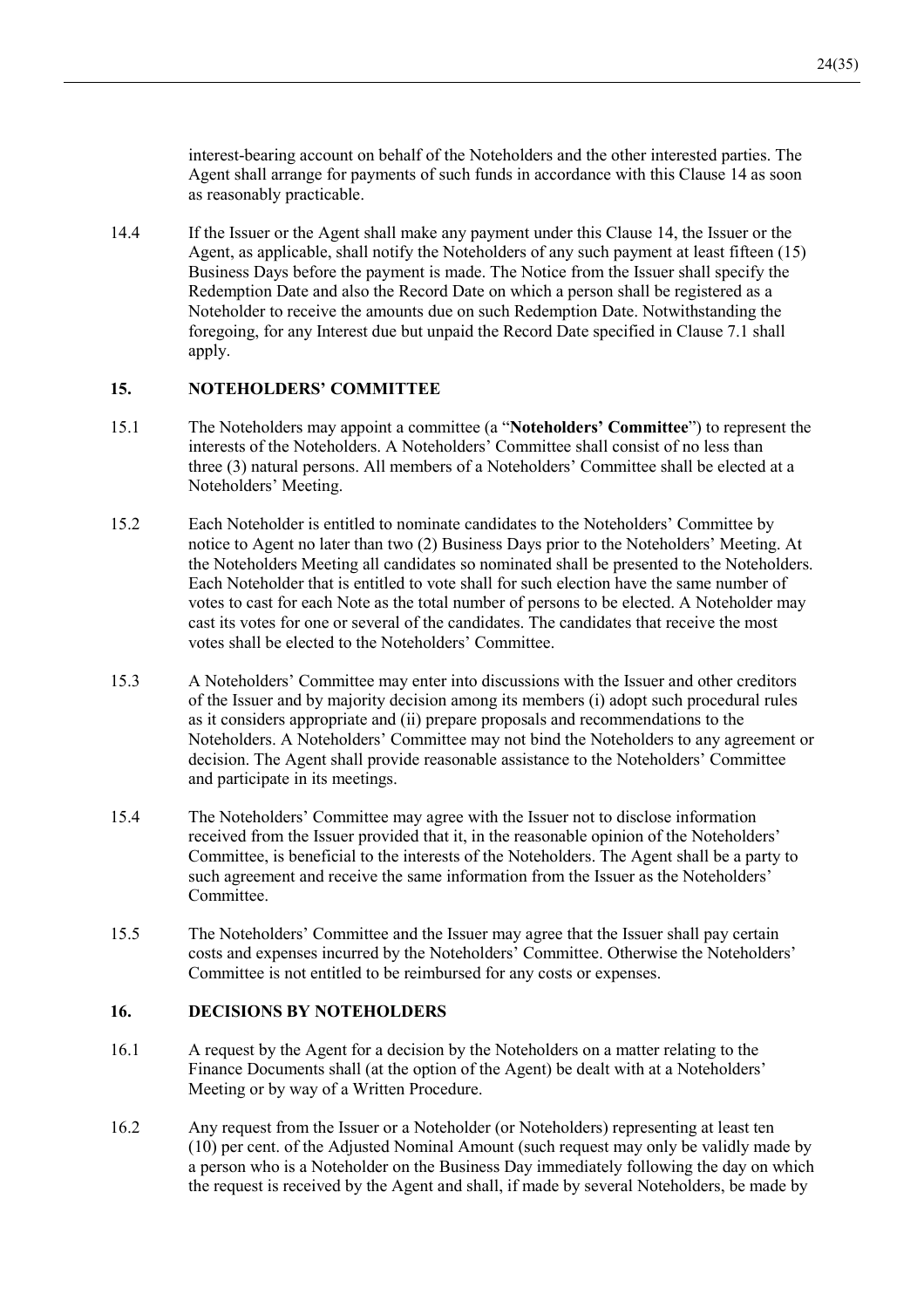them jointly) for a decision by the Noteholders on a matter relating to the Finance Documents shall be directed to the Agent and dealt with at a Noteholders' Meeting or by way of a Written Procedure, as determined by the Agent. The person requesting the decision may suggest the form for decision making, but if it is in the Agent's opinion more appropriate that a matter is dealt with at a Noteholders' Meeting than by way of a Written Procedure, it shall be dealt with at a Noteholders' Meeting. Notwithstanding the foregoing, the appointment of a Noteholders' Committee shall always be dealt with at a Noteholders' Meeting.

- 16.3 The Agent may refrain from convening a Noteholders' Meeting or instigating a Written Procedure if (i) the suggested decision must be approved by any person in addition to the Noteholders and such person has informed the Agent that an approval will not be given, or (ii) the suggested decision is not in accordance with applicable laws.
- 16.4 Only a person who is, or who has been provided with a power of attorney pursuant to Clause 6 (Right to act on behalf of a Noteholder) from a person who is, registered as a Noteholder:
	- $(a)$ on the Business Day specified in the notice pursuant to Clause 17.3, in respect of a Noteholders' Meeting, or
	- (b) on the Business Day specified in the communication pursuant to Clause 18.3, in respect of a Written Procedure,

may exercise voting rights as a Noteholder at such Noteholders' Meeting or in such Written Procedure, provided that the relevant Notes are included in the Adjusted Nominal Amount.

- 16.5 The following matters shall require the consent of Noteholders representing at least sixtysix (66) per cent. of the Adjusted Nominal Amount for which Noteholders are voting at a Noteholders' Meeting or for which Noteholders reply in a Written Procedure in accordance with the instructions given pursuant to Clause 18.3:
	- a change to the terms of any of Clause 2.1, and Clauses 2.5 to 2.7;  $(a)$
	- $(b)$ a reduction of the premium payable upon the redemption or repurchase of any Note pursuant to Clause 9 (Redemption and repurchase of the Notes);
	- $(c)$ a change to the Interest Rate or the Nominal Amount;
	- $(d)$ a change to the terms for the distribution of proceeds set out in Clause 14 (Distribution of proceeds);
	- (e) a change to the terms dealing with the requirements for Noteholders' consent set out in this Clause 16;
	- $(f)$ a change of issuer, an extension of the tenor of the Notes or any delay of the due date for payment of any principal or interest on the Notes;
	- $(g)$ a mandatory exchange of the Notes for other securities; and
	- (h) early redemption of the Notes, other than upon an acceleration of the Notes pursuant to Clause 12 (*Acceleration of the Notes*) or as otherwise permitted or required by these Terms and Conditions.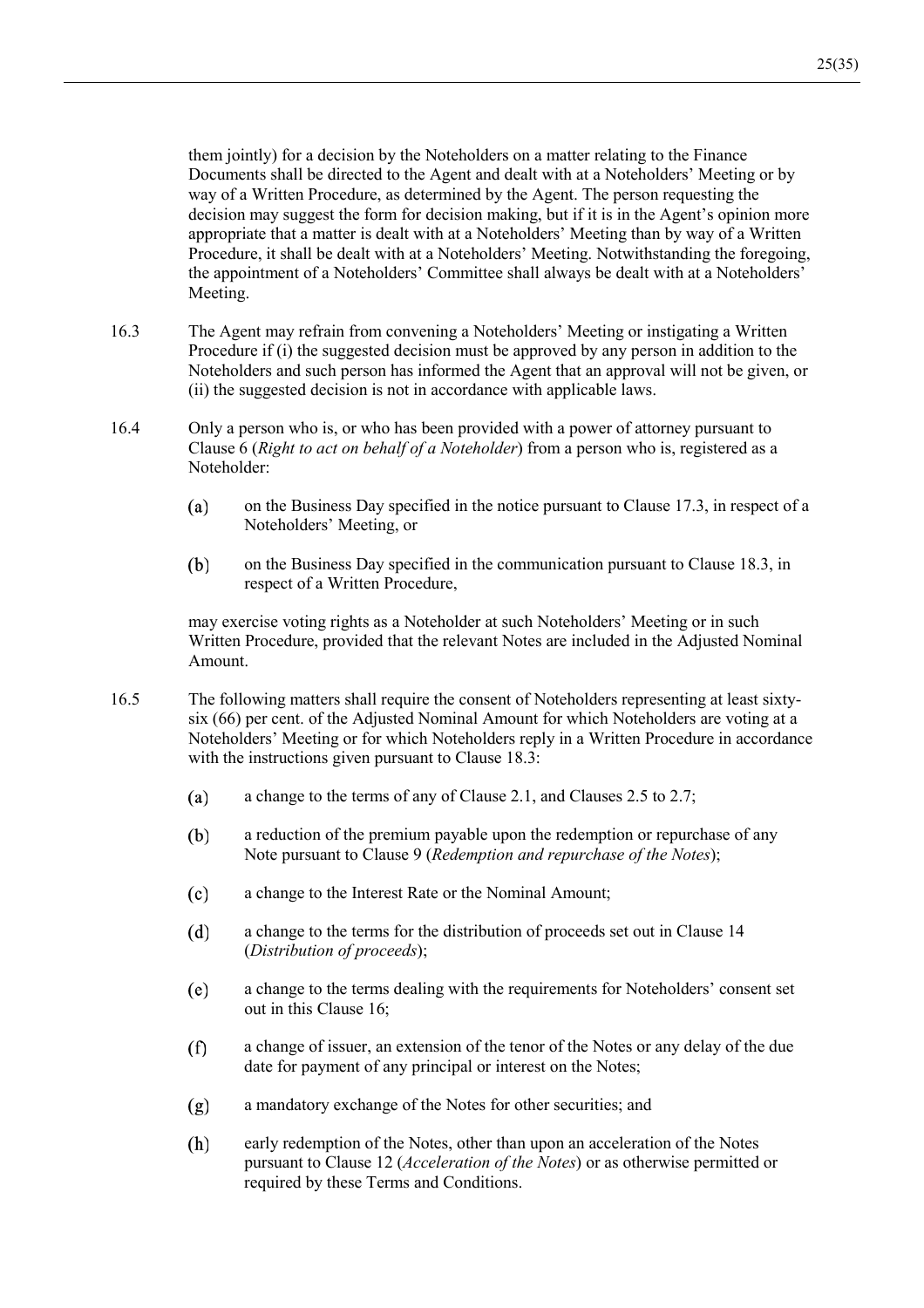- 16.6 Any matter not covered by Clause 16.5 shall require the consent of Noteholders representing more than 50 per cent. of the Adjusted Nominal Amount for which Noteholders are voting at a Noteholders' Meeting or for which Noteholders reply in a Written Procedure in accordance with the instructions given pursuant to Clause 18.3. This includes, but is not limited to, any amendment to, or waiver of, the terms of any Finance Document that does not require a higher majority (other than an amendment permitted pursuant to Clause 19.1(a) or (b)), an acceleration of the Notes or the appointment of a Noteholders' Committee.
- 16.7 Quorum at a Noteholders' Meeting or in respect of a Written Procedure only exists if a Noteholder (or Noteholders) representing at least fifty (50) per cent. of the Adjusted Nominal Amount in case of a matter pursuant to Clause 16.5, and otherwise twenty (20) per cent. of the Adjusted Nominal Amount:
	- if at a Noteholders' Meeting, attend the meeting in person or by telephone  $(a)$ conference (or appear through duly authorised representatives); or
	- $(b)$ if in respect of a Written Procedure, reply to the request.

If a quorum exists for some but not all of the matters to be dealt with at a Noteholders' Meeting or by a Written Procedure, decisions may be taken in the matters for which a quorum exists.

- 16.8 If a quorum does not exist at a Noteholders' Meeting or in respect of a Written Procedure, the Agent or the Issuer shall convene a second Noteholders' Meeting (in accordance with Clause 17.1) or initiate a second Written Procedure (in accordance with Clause 18.1), as the case may be, provided that the relevant proposal who initiated the procedure for Noteholders' consent has confirmed that the relevant proposal is not withdrawn. For the purposes of a second Noteholders' Meeting or second Written Procedure pursuant to this Clause 16.8, the date of request of the second Noteholders' Meeting pursuant to Clause 17.1 or second Written Procedure pursuant to Clause 18.1, as the case may be, shall be deemed to be the relevant date when the quorum did not exist. The quorum requirement in Clause 16.7 shall not apply to such second Noteholders' Meeting or Written Procedure.
- 16.9 Any decision which extends or increases the obligations of the Issuer or the Agent, or limits, reduces or extinguishes the rights or benefits of the Issuer or the Agent, under the Finance Documents shall be subject to the Issuer's or the Agent's consent, as appropriate.
- 16.10 A Noteholder holding more than one Note need not use all its votes or cast all the votes to which it is entitled in the same way and may in its discretion use or cast some of its votes only.
- 16.11 The Issuer may not, directly or indirectly, pay or cause to be paid any consideration to or for the benefit of any Noteholder for or as inducement to any consent under these Terms and Conditions, unless such consideration is offered to all Noteholders that consent at the relevant Noteholders' Meeting or in a Written Procedure within the time period stipulated for the consideration to be payable or the time period for replies in the Written Procedure, as the case may be.
- 16.12 A matter decided at a duly convened and held Noteholders' Meeting or by way of Written Procedure is binding on all Noteholders, irrespective of them being present or represented at the Noteholders' Meeting or responding in the Written Procedure. The Noteholders that have not adopted or voted for a decision shall not be liable for any damages that this may cause other Noteholders.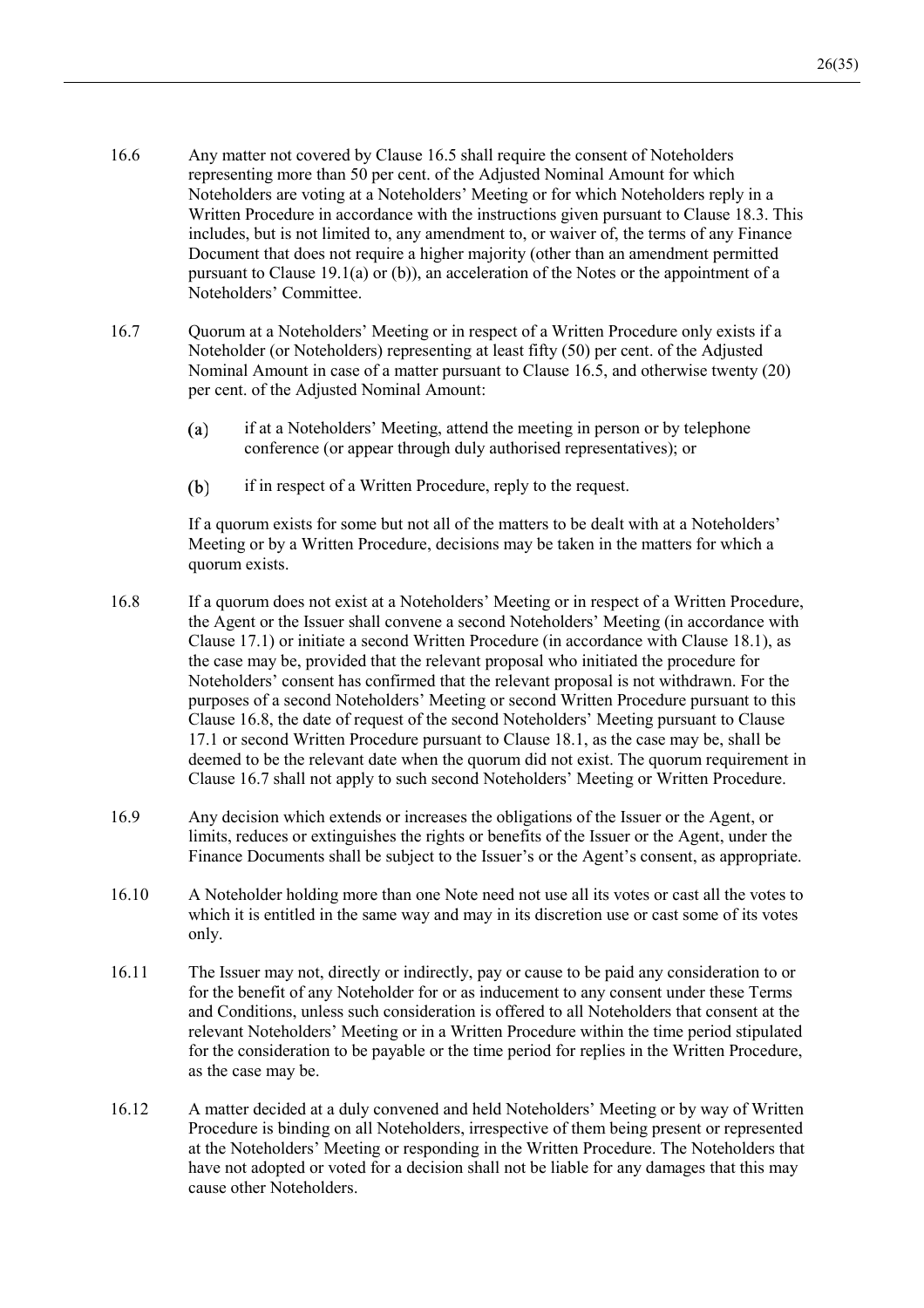- 16.13 All costs and expenses incurred by the Issuer or the Agent for the purpose of convening a Noteholders' Meeting or for the purpose of carrying out a Written Procedure, including reasonable fees to the Agent, shall be paid by the Issuer.
- 16.14 If a decision shall be taken by the Noteholders on a matter relating to the Finance Documents, the Issuer shall promptly at the request of the Agent provide the Agent with a certificate specifying the number of Notes owned by Group Companies or (to the knowledge of the Issuer) Affiliates, irrespective of whether such person is directly registered as owner of such Notes. The Agent shall not be responsible for the accuracy of such certificate or otherwise be responsible to determine whether a Note is owned by a Group Company or an Affiliate.
- 16.15 Information about decisions taken at a Noteholders' Meeting or by way of a Written Procedure shall promptly be sent by notice to the Noteholders and published on the websites of JSM Gruppen AB and the Agent, provided that a failure to do so shall not invalidate any decision made or voting result achieved. The minutes from the relevant Noteholders' Meeting or Written Procedure shall at the request of a Noteholder be sent to it by the Issuer or the Agent, as applicable.

### $17.$ **NOTEHOLDERS' MEETING**

- 17.1 The Agent shall convene a Noteholders' Meeting as soon as practicable and in any event no later than ten  $(10)$  Business Days after receipt of a valid request from the Issuer or the Noteholder(s) (or such later date as may be necessary for technical or administrative reasons) by sending a notice thereof to each person who is registered as a Noteholder on a date selected by the Agent which falls no more than five (5) Business Days prior to the date on which the notice is sent.
- 17.2 Should the Issuer want to replace the Agent, it may convene a Noteholders' Meeting in accordance with Clause 17.1 with a copy to the Agent. After a request from the Noteholders pursuant to Clause 20.4.3, the Issuer shall no later than five (5) Business Days after receipt of such request (or such later date as may be necessary for technical or administrative reasons) convene a Noteholders' Meeting in accordance with Clause 17.1.
- 17.3 The notice pursuant to Clause 17.1 shall include (i) time for the meeting, (ii) place for the meeting, (iii) agenda for the meeting (including each request for a decision by the Noteholders), (iv) the day on which a person must be Noteholder in order to exercise Noteholders' rights at the Noteholders' Meeting (such day must fall no earlier than one (1) Business Day after the effective date of the notice), and (v) a form of power of attorney. Only matters that have been included in the notice may be resolved upon at the Noteholders' Meeting. Should prior notification by the Noteholders be required in order to attend the Noteholders' Meeting, such requirement shall be included in the notice.
- 17.4 The Noteholders' Meeting shall be held no earlier than ten (10) Business Days and no later than thirty (30) Business Days after the effective date of the notice.
- 17.5 Without amending or varying these Terms and Conditions, the Agent may prescribe such further regulations regarding the convening and holding of a Noteholders' Meeting as the Agent may deem appropriate. Such regulations may include a possibility for Noteholders to vote without attending the meeting in person.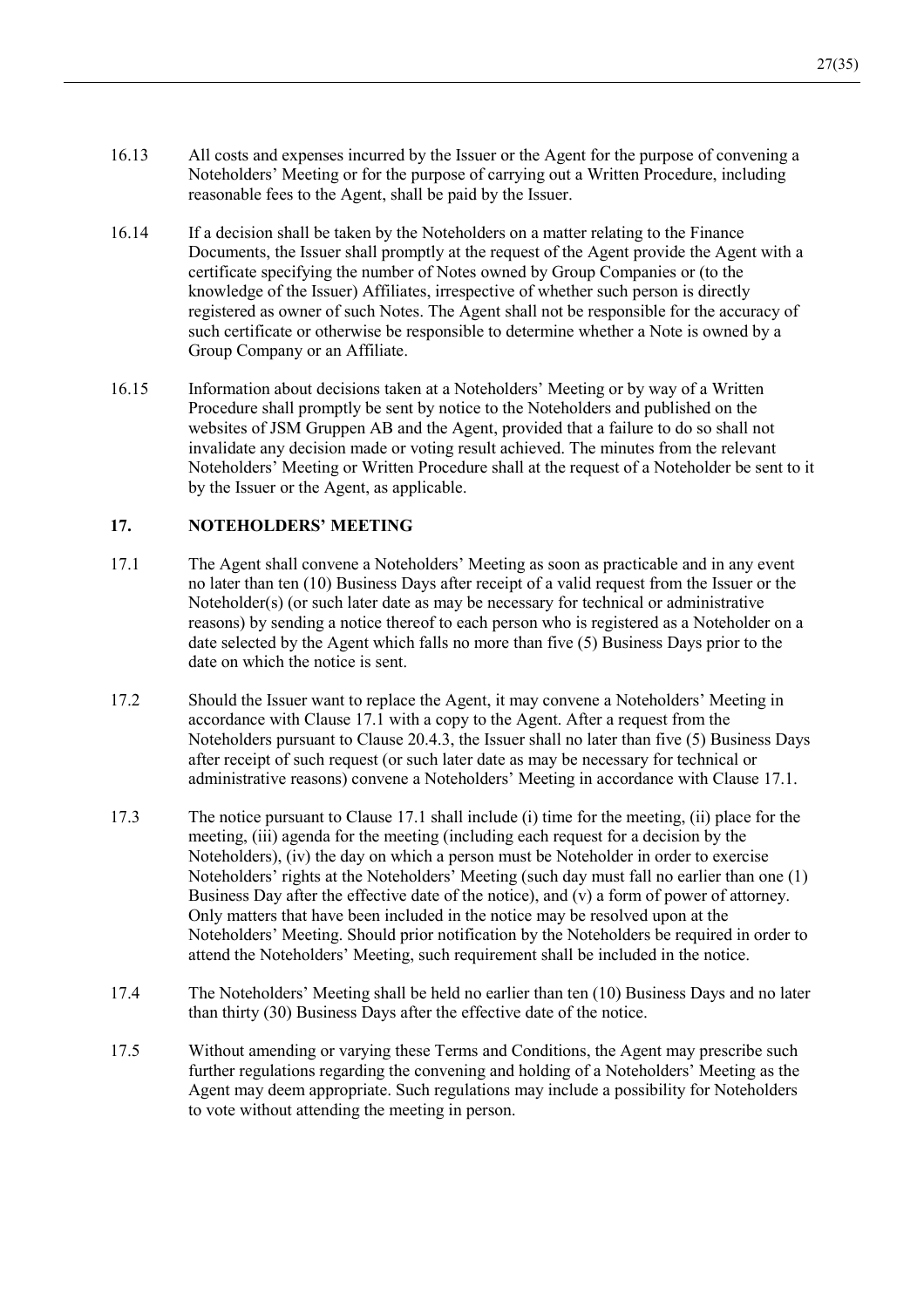### 18. **WRITTEN PROCEDURE**

- 18.1 The Agent shall instigate a Written Procedure as soon as practicable and in any event no later than ten  $(10)$  Business Days after receipt of a valid request from the Issuer or the Noteholder(s) (or such later date as may be necessary for technical or administrative reasons) by sending a communication to each person who is registered as a Noteholder on a date selected by the Agent which falls no more than five  $(5)$  Business Days prior to the date on which the communication is sent.
- 18.2 Should the Issuer want to replace the Agent, it may send a communication in accordance with Clause 18.1 to each Noteholder with a copy to the Agent.
- 18.3 A communication pursuant to Clause 18.1 shall include (i) each request for a decision by the Noteholders, (ii) a description of the reasons for each request, (iii) a specification of the Business Day on which a person must be registered as a Noteholder in order to be entitled to exercise voting rights (such day must fall no earlier than one  $(1)$  Business Day after the effective date of the communication), (iv) instructions and directions on where to receive a form for replying to the request (such form to include an option to vote yes or no for each request) as well as a form of power of attorney, and  $(v)$  the stipulated time period within which the Noteholder must reply to the request (such time period to last at least ten  $(10)$ ) Business Days and not longer than thirty (30) Business Days from the effective date of the communication pursuant to Clause 18.1). If the voting shall be made electronically, instructions for such voting shall be included in the communication.
- 18.4 When the requisite majority consents of the total Adjusted Nominal Amount pursuant to Clauses 16.5 and 16.6 have been received in a Written Procedure, the relevant decision shall be deemed to be adopted pursuant to Clause 16.5 or 16.6, as the case may be, even if the time period for replies in the Written Procedure has not yet expired.

### 19. **AMENDMENTS AND WAIVERS**

- 19.1 The Issuer and the Agent (acting on behalf of the Noteholders) may agree to amend the Finance Documents or waive any provision in a Finance Document, provided that such amendment or waiver:
	- is not detrimental to the interest of the Noteholders as a group, or is made solely  $(a)$ for the purpose of rectifying obvious errors and mistakes;
	- $(b)$ is required by applicable law, a court ruling or a decision by a relevant authority; or
	- $(c)$ has been duly approved by the Noteholders in accordance with Clause 16 *Decisions by Noteholders*
- 19.2 The consent of the Noteholders is not necessary to approve the particular form of any amendment to the Finance Documents. It is sufficient if such consent approves the substance of the amendment.
- 19.3 The Agent shall promptly notify the Noteholders of any amendments or waivers made in accordance with Clause 19.1, setting out the date from which the amendment or waiver will be effective, and ensure that any amendments to the Finance Documents are published in the manner stipulated in Clause 10.4 (*Publication of Finance Documents*). The Issuer shall ensure that any amendments to the Finance Documents are duly registered with the CSD and each other relevant organisation or authority.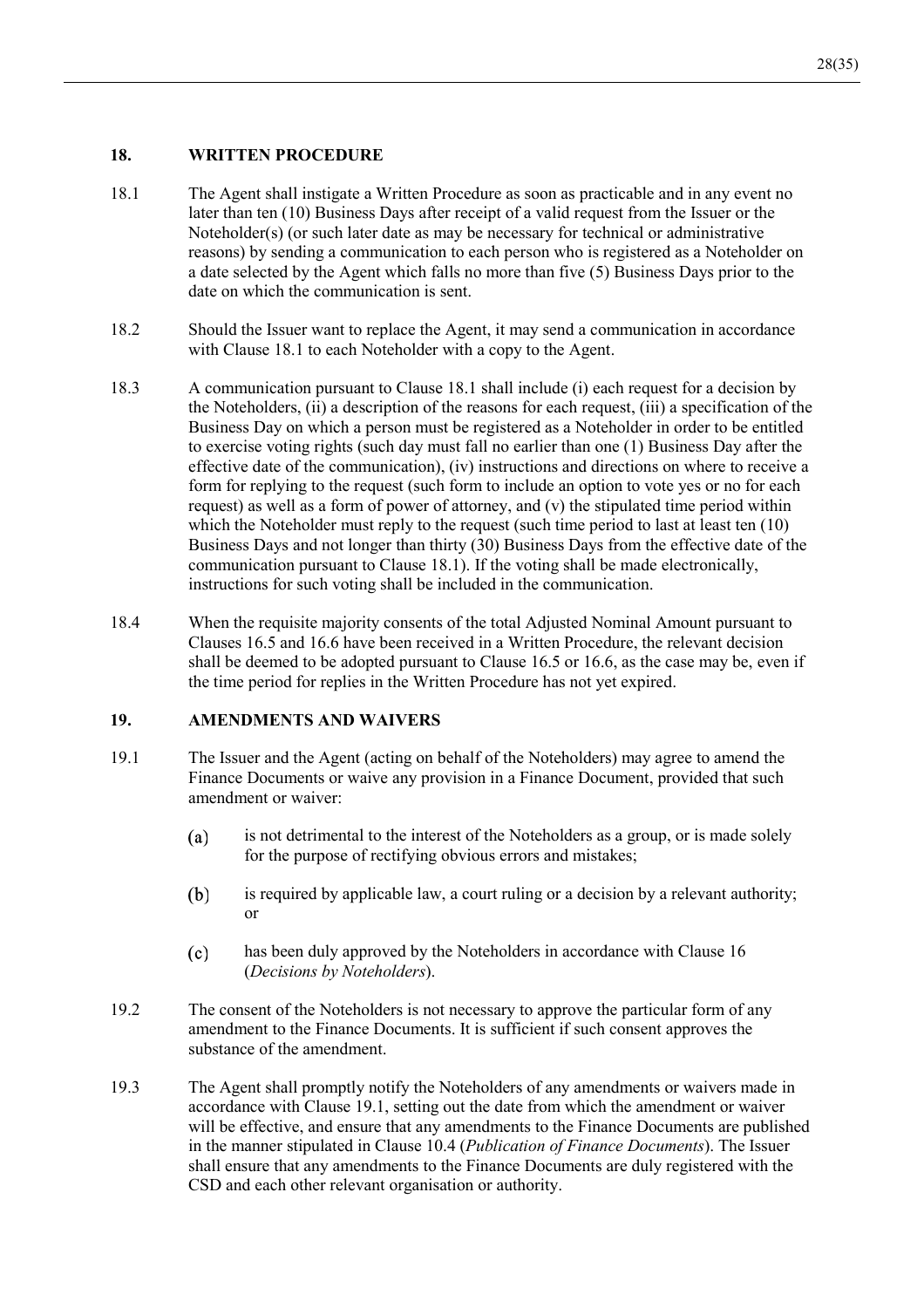19.4 An amendment to the Finance Documents shall take effect on the date determined by the Noteholders Meeting, in the Written Procedure or by the Agent, as the case may be.

### APPOINTMENT AND REPLACEMENT OF THE AGENT 20.

### $20.1$ **Appointment of the Agent**

- $2011$ By subscribing for Notes, each initial Noteholder appoints the Agent to act as its agent in all matters relating to the Notes and the Finance Documents, and authorises the Agent to act on its behalf (without first having to obtain its consent, unless such consent is specifically required by these Terms and Conditions) in any legal or arbitration proceedings relating to the Notes held by such Noteholder, including the winding-up, dissolution, liquidation, company reorganisation (företagsrekonstruktion) or bankruptcy (konkurs) (or its equivalent in any other jurisdiction) of the Issuer. By acquiring Notes, each subsequent Noteholder confirms such appointment and authorisation for the Agent to act on its behalf.
- $20.1.2$ Each Noteholder shall immediately upon request provide the Agent with any such documents, including a written power of attorney (in form and substance satisfactory to the Agent), that the Agent deems necessary for the purpose of exercising its rights and/or carrying out its duties under the Finance Documents. The Agent is under no obligation to represent a Noteholder which does not comply with such request.
- 20.1.3 The Issuer shall promptly upon request provide the Agent with any documents and other assistance (in form and substance satisfactory to the Agent), that the Agent deems necessary for the purpose of exercising its rights and/or carrying out its duties under the Finance Documents.
- 20.1.4 The Agent is entitled to fees for its work and to be indemnified for costs, losses and liabilities on the terms set out in the Finance Documents and the Agency Agreement and the Agent's obligations as Agent under the Finance Documents are conditioned upon the due payment of such fees and indemnifications.
- 20.1.5 The Agent may act as agent or trustee for several issues of securities issued by or relating to the Issuer and other Group Companies notwithstanding potential conflicts of interest.

### 20.2 **Duties of the Agent**

- $20.2.1$ The Agent shall represent the Noteholders in accordance with the Finance Documents,. Except as specified in Clause 4 (*Conditions for disbursement*), the Agent is not responsible for the execution or enforceability of the Finance Documents.
- $20.2.2$ When acting in accordance with the Finance Documents, the Agent is always acting with binding effect on behalf of the Noteholders. The Agent shall act in the best interests of the Noteholders as a group and carry out its duties under the Finance Documents in a reasonable, proficient and professional manner, with reasonable care and skill.
- $20.2.3$ The Agent is entitled to delegate its duties to other professional parties, but the Agent shall remain liable for the actions of such parties under the Finance Documents.
- 20.2.4 The Agent shall treat all Noteholders equally and, when acting pursuant to the Finance Documents, act with regard only to the interests of the Noteholders and shall not be required to have regard to the interests or to act upon or comply with any direction or request of any other person, other than as explicitly stated in the Finance Documents.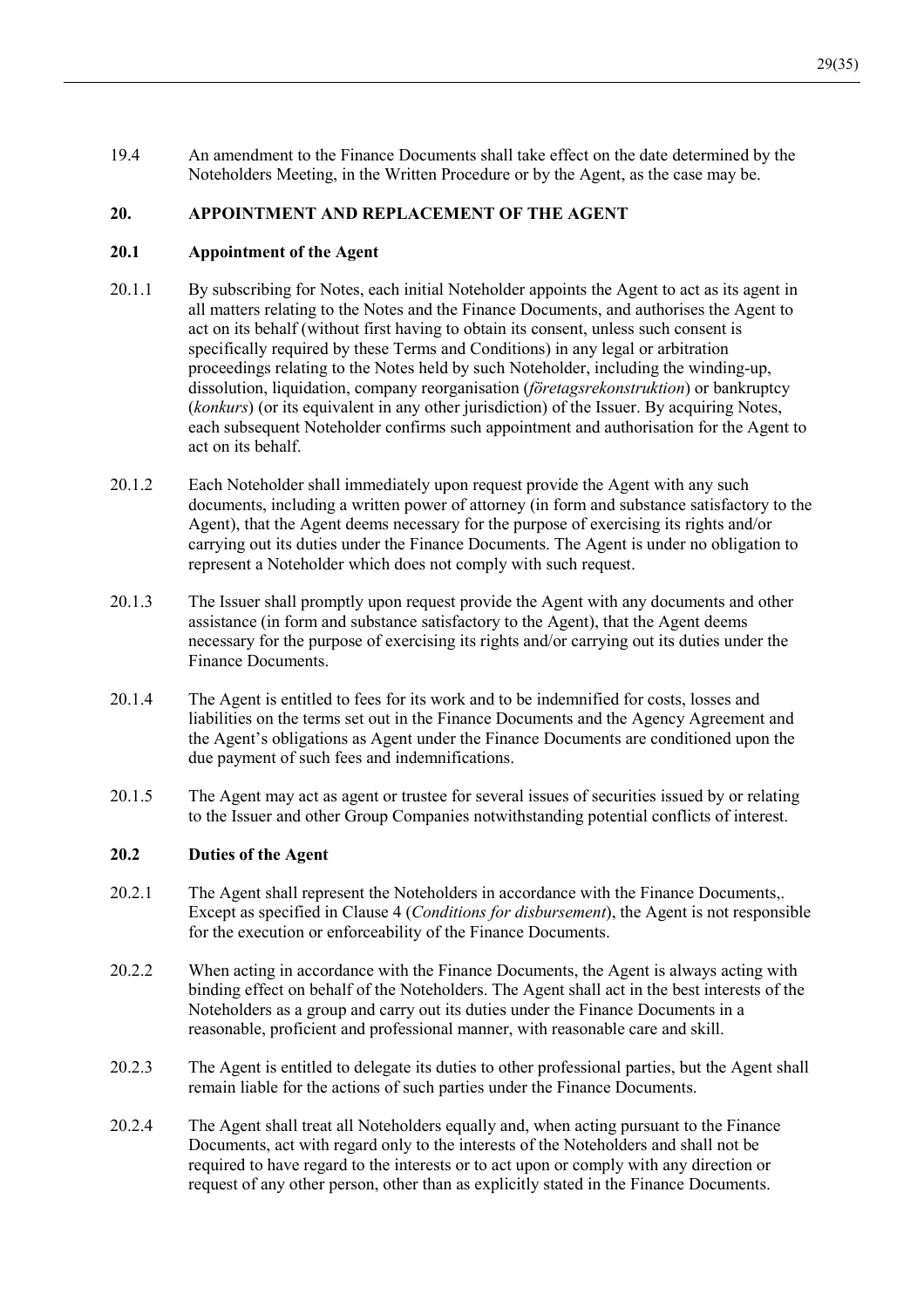- $20.2.5$ The Agent is entitled to engage external experts when carrying out its duties under the Finance Documents. The Issuer shall on demand by the Agent pay all costs for external experts engaged after the occurrence of an Event of Default, or for the purpose of investigating or considering (i) an event which the Agent reasonably believes is or may lead to an Event of Default or (ii) a matter relating to the Issuer which the Agent reasonably believes may be detrimental to the interests of the Noteholders under the Finance Documents. Any compensation for damages or other recoveries received by the Agent from external experts engaged by it for the purpose of carrying out its duties under the Finance Documents shall be distributed in accordance with Clause 14 (Distribution of proceeds).
- 20.2.6 The Agent shall, as applicable, enter into agreements with the CSD, and comply with such agreement and the CSD Regulations applicable to the Agent, as may be necessary in order for the Agent to carry out its duties under the Finance Documents.
- 20.2.7 Notwithstanding any other provision of the Finance Documents to the contrary, the Agent is not obliged to do or omit to do anything if it would or might in its reasonable opinion constitute a breach of any law or regulation.
- 20.2.8 If in the Agent's reasonable opinion the cost, loss or liability which it may incur (including reasonable fees to the Agent) in complying with instructions of the Noteholders, or taking any action at its own initiative, will not be covered by the Issuer, the Agent may refrain from acting in accordance with such instructions, or taking such action, until it has received such funding or indemnities (or adequate Security has been provided therefore) as it may reasonably require.
- 20.2.9 The Agent shall give a notice to the Noteholders (i) before it ceases to perform its obligations under the Finance Documents by reason of the non-payment by the Issuer of any fee or indemnity due to the Agent under the Finance Documents or the Agency Agreement or (ii) if it refrains from acting for any reason described in Clause 20.2.8.

### $20.3$ **Limited liability for the Agent**

- 20.3.1 The Agent will not be liable to the Noteholders for damage or loss caused by any action taken or omitted by it under or in connection with any Finance Document, unless directly caused by its negligence or wilful misconduct. The Agent shall never be responsible for indirect loss.
- 20.3.2 The Agent shall not be considered to have acted negligently if it has acted in accordance with advice from or opinions of reputable external experts engaged by the Agent or if the Agent has acted with reasonable care in a situation when the Agent considers that it is detrimental to the interests of the Noteholders to delay the action in order to first obtain instructions from the Noteholders.
- 20.3.3 The Agent shall not be liable for any delay (or any related consequences) in crediting an account with an amount required pursuant to the Finance Documents to be paid by the Agent to the Noteholders, provided that the Agent has taken all necessary steps as soon as reasonably practicable to comply with the regulations or operating procedures of any recognised clearing or settlement system used by the Agent for that purpose.
- 20.3.4 The Agent shall have no liability to the Noteholders for damage caused by the Agent acting in accordance with instructions of the Noteholders given in accordance with Clause 16 (Decisions by Noteholders) or a demand by Noteholders given pursuant to Clause 13.1.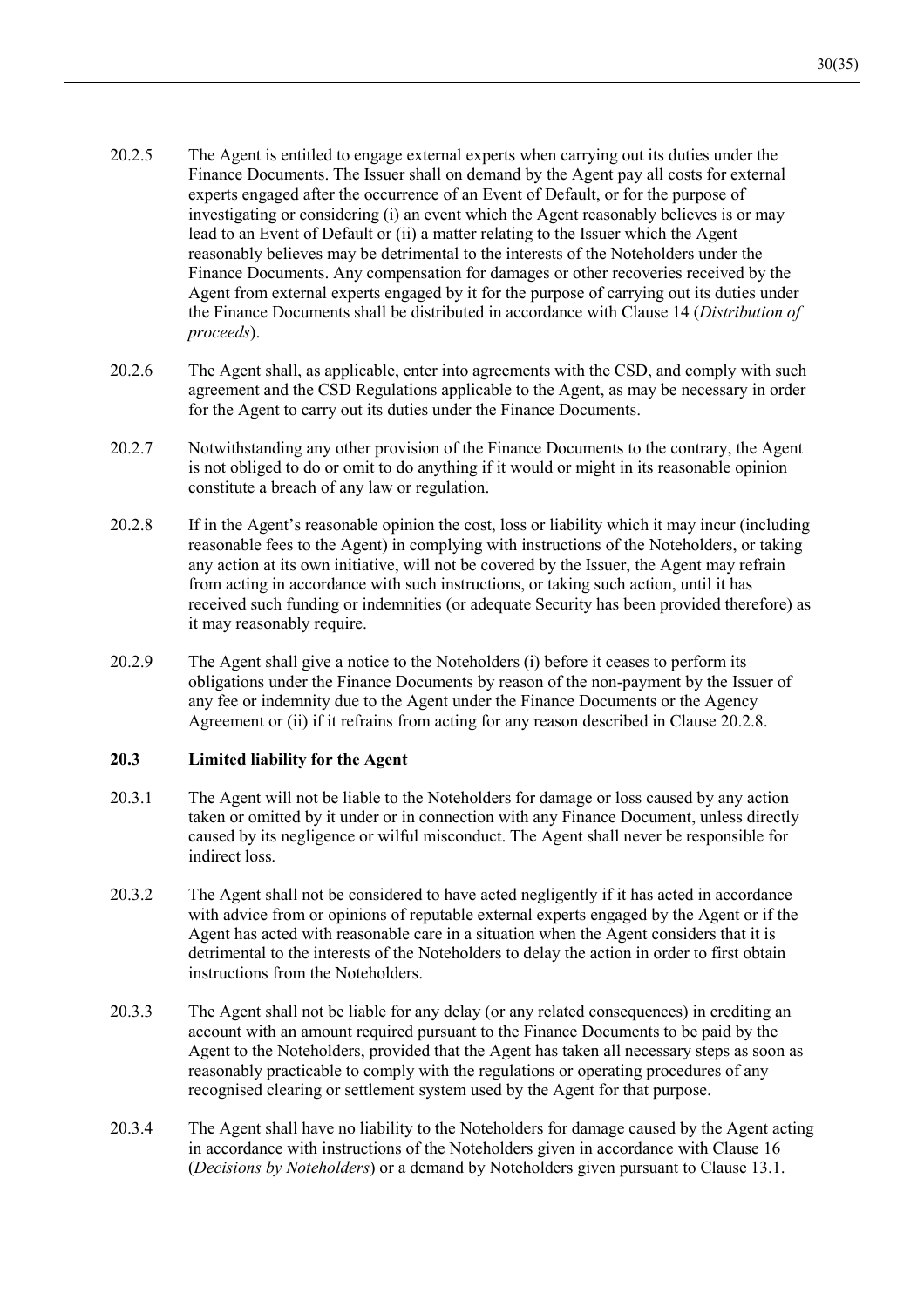20.3.5 Any liability towards the Issuer which is incurred by the Agent in acting under, or in relation to, the Finance Documents shall not be subject to set-off against the obligations of the Issuer to the Noteholders under the Finance Documents.

### $20.4$ **Replacement of the Agent**

- $20.4.1$ Subject to Clause 20.4.6, the Agent may resign by giving notice to the Issuer and the Noteholders, in which case the Noteholders shall appoint a successor Agent at a Noteholders' Meeting convened by the retiring Agent or by way of Written Procedure initiated by the retiring Agent.
- $20.4.2$ Subject to Clause 20.4.6, if the Agent is Insolvent, the Agent shall be deemed to resign as Agent and the Issuer shall within ten (10) Business Days appoint a successor Agent which shall be an independent financial institution or other reputable company which regularly acts as agent under debt issuances.
- 20.4.3 A Noteholder (or Noteholders) representing at least ten (10) per cent. of the Adjusted Nominal Amount may, by notice to the Issuer (such notice may only be validly given by a person who is a Noteholder on the Business Day immediately following the day on which the notice is received by the Issuer and shall, if given by several Noteholders, be given by them jointly), require that a Noteholders' Meeting is held for the purpose of dismissing the Agent and appointing a new Agent. The Issuer may, at a Noteholders' Meeting convened by it or by way of Written Procedure initiated by it, propose to the Noteholders that the Agent be dismissed and a new Agent appointed.
- 20.4.4 If the Noteholders have not appointed a successor Agent within ninety (90) days after (i) the earlier of the notice of resignation was given or the resignation otherwise took place or (ii) the Agent was dismissed through a decision by the Noteholders, the Issuer shall appoint a successor Agent which shall be an independent financial institution or other reputable company which regularly acts as agent under debt issuances.
- 20.4.5 The retiring Agent shall, at its own cost, make available to the successor Agent such documents and records and provide such assistance as the successor Agent may reasonably request for the purposes of performing its functions as Agent under the Finance Documents.
- 20.4.6 The Agent's resignation or dismissal shall only take effect upon the appointment of a successor Agent and acceptance by such successor Agent of such appointment and the execution of all necessary documentation to effectively substitute the retiring Agent.
- 20.4.7 Upon the appointment of a successor, the retiring Agent shall be discharged from any further obligation in respect of the Finance Documents but shall remain entitled to the benefit of the Finance Documents and remain liable under the Finance Documents in respect of any action which it took or failed to take whilst acting as Agent. Its successor, the Issuer and each of the Noteholders shall have the same rights and obligations amongst themselves under the Finance Documents as they would have had if such successor had been the original Agent.
- 20.4.8 In the event that there is a change of the Agent in accordance with this Clause 20.4, the Issuer shall execute such documents and take such actions as the new Agent may reasonably require for the purpose of vesting in such new Agent the rights, powers and obligation of the Agent and releasing the retiring Agent from its further obligations under the Finance Documents and the Agency Agreement. Unless the Issuer and the new Agent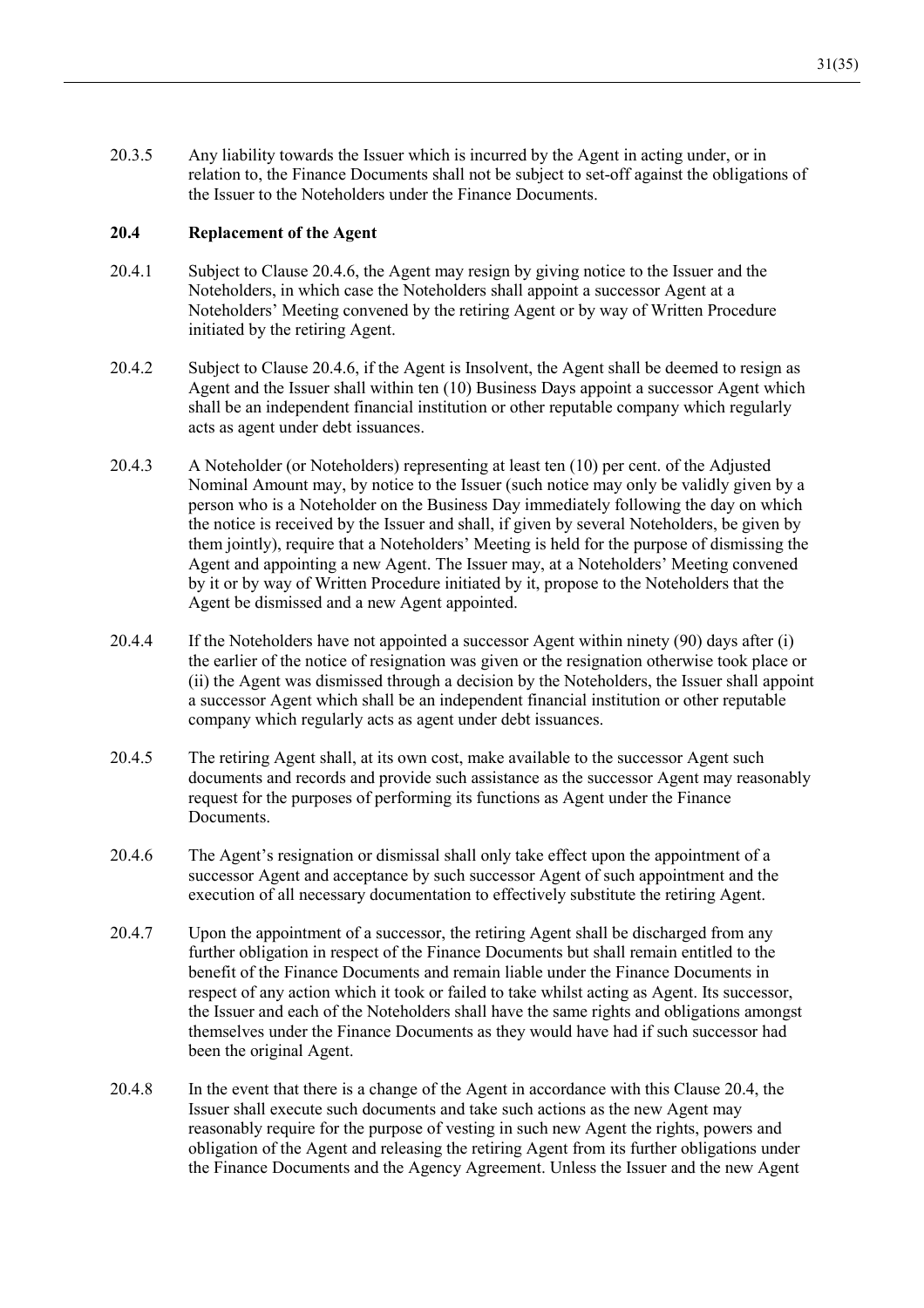agrees otherwise, the new Agent shall be entitled to the same fees and the same indemnities as the retiring Agent.

### $21.$ APPOINTMENT AND REPLACEMENT OF THE ISSUING AGENT

- 21.1 The Issuer appoints the Issuing Agent to manage certain specified tasks under these Terms and Conditions and in accordance with the legislation, rules and regulations applicable to and/or issued by the CSD and relating to the Notes.
- $21.2$ The Issuing Agent may retire from its assignment or be dismissed by the Issuer, provided that the Issuer has approved that a commercial bank or securities institution approved by the CSD accedes as new Issuing Agent at the same time as the old Issuing Agent retires or is dismissed. If the Issuing Agent is Insolvent, the Issuer shall immediately appoint a new Issuing Agent, which shall replace the old Issuing Agent as issuing agent in accordance with these Terms and Conditions.
- 21.3 The Issuing Agent shall enter into agreements with the CSD, and comply with such agreement and the CSD Regulations applicable to the Issuing Agent, as may be necessary in order for the Issuing Agent to carry out its duties under the Finance Documents.

### $22$ APPOINTMENT AND REPLACEMENT OF THE CSD

- $22.1$ The Issuer has appointed the CSD to manage certain tasks under these Terms and Conditions and in accordance with the CSD Regulations and the other regulations applicable to the Notes.
- 22.2 The CSD may retire from its assignment or be dismissed by the Issuer, provided that the Issuer has effectively appointed a replacement CSD that accedes as CSD at the same time as the old CSD retires or is dismissed and provided also that the replacement does not have a negative effect on any Noteholder. The replacing CSD must be authorised to professionally conduct clearing operations pursuant to the Securities Markets Act (lag  $(2007:528)$  om värdepappersmarknaden) and be authorised as a central securities depository in accordance with the Financial Instruments Account Act.

### 23. **NO DIRECT ACTIONS BY NOTEHOLDERS**

- 23.1 A Noteholder may not take any steps whatsoever against the Issuer to enforce or recover any amount due or owing to it pursuant to the Finance Documents, or to initiate, support or procure the winding-up, dissolution, liquidation, company reorganisation (företagsrekonstruktion) or bankruptcy (konkurs) (or its equivalent in any other jurisdiction) of the Issuer in relation to any of the obligations or liabilities of the Issuer under the Finance Documents. Such steps may only be taken by the Agent.
- 23.2 Clause 23.1 shall not apply if the Agent has been instructed by the Noteholders in accordance with the Finance Documents to take certain actions but fails for any reason to take, or is unable to take (for any reason other than a failure by a Noteholder to provide documents in accordance with Clause 20.1.2), such actions within a reasonable period of time and such failure or inability is continuing. However, if the failure to take certain actions is caused by the non-payment by the Issuer of any fee or indemnity due to the Agent under the Finance Documents or the Agency Agreement or by any reason described in Clause 20.2.8, such failure must continue for at least forty (40) Business Days after notice pursuant to Clause 20.2.9 before a Noteholder may take any action referred to in Clause 23.1.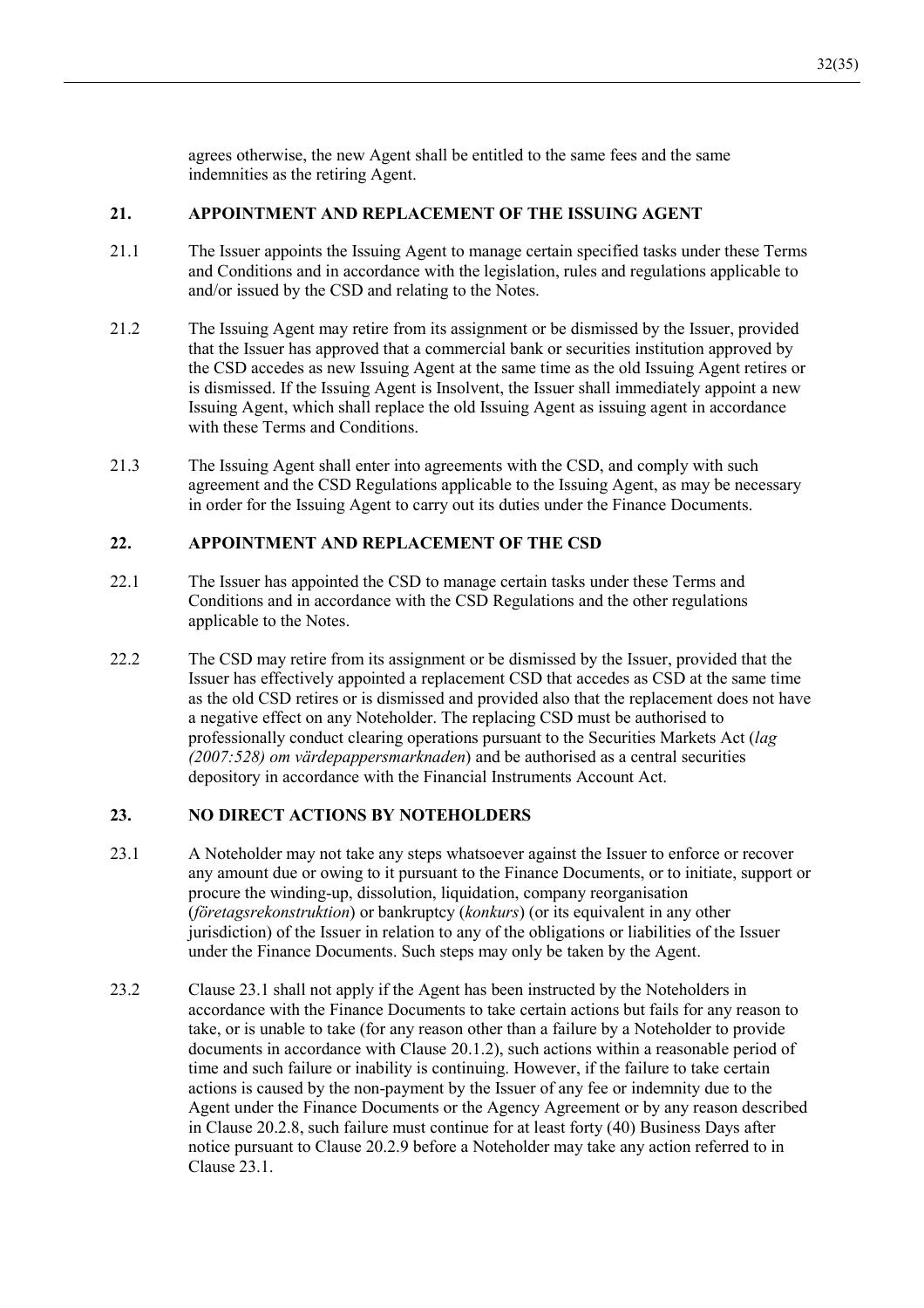23.3 The provisions of Clause 23.1 shall not in any way limit an individual Noteholder's right to claim and enforce payments which are due to it under Clause 9.5 (Mandatory repurchase due to a Change of Control Event) or other payments which are due by the Issuer to some but not all Noteholders.

### $24.$ **PRESCRIPTION**

- $24.1$ The right to receive repayment of the principal of the Notes shall be prescribed and become void ten (10) years from the Redemption Date. The right to receive payment of interest (excluding any capitalised interest) shall be prescribed and become void three (3) years from the relevant due date for payment. The Issuer is entitled to any funds set aside for payments in respect of which the Noteholders' right to receive payment has been prescribed and has become void.
- 24.2 If a limitation period is duly interrupted in accordance with the Swedish Act on Limitations (*preskriptionslag* (1981:130)), a new limitation period of ten (10) years with respect to the right to receive repayment of the principal of the Notes, and of three (3) years with respect to receive payment of interest (excluding capitalised interest) will commence, in both cases calculated from the date of interruption of the limitation period, as such date is determined pursuant to the provisions of the Swedish Act on Limitations.

### $25.$ **NOTICES AND PRESS RELEASES**

### $25.1$ **Notices**

- 25.1.1 Any notice or other communication to be made under or in connection with the Finance Documents:
	- $(a)$ if to the Agent, shall be given at the address specified on its website (www.intertrustgroup.com) on the Business Day prior to dispatch or by email trustee@intertrustgroup.com or as notified by the Agent;
	- $(b)$ if to the Issuer, shall be given at the address specified on JSM Gruppen AB's website (www.jsmgruppen.com) on the Business Day prior to dispatch; and
	- $(c)$ if to the Noteholders, shall be given at their addresses as registered with the CSD, on the Business Day prior to dispatch, and by either courier delivery or letter for all Noteholders. A Notice to the Noteholders shall also be published on the websites of JSM Gruppen AB and the Agent.
- $25.1.2$ Any notice or other communication made by one person to another under or in connection with the Finance Documents shall be sent by way of courier, personal delivery or letter and will only be effective, in case of courier or personal delivery, when it has been left at the address specified in Clause 25.1.1 or, in case of letter, three (3) Business Days after being deposited postage prepaid in an envelope addressed to the address specified in Clause 25.1.1.
- $25.1.3$ Failure to send a notice or other communication to a Noteholder or any defect in it shall not affect its sufficiency with respect to other Noteholders.

### $25.2$ **Press releases**

 $25.2.1$ Any notice that the Issuer or the Agent shall send to the Noteholders pursuant to Clauses 9.3 (Voluntary total redemption (Call option)), 9.4 (Early redemption due to